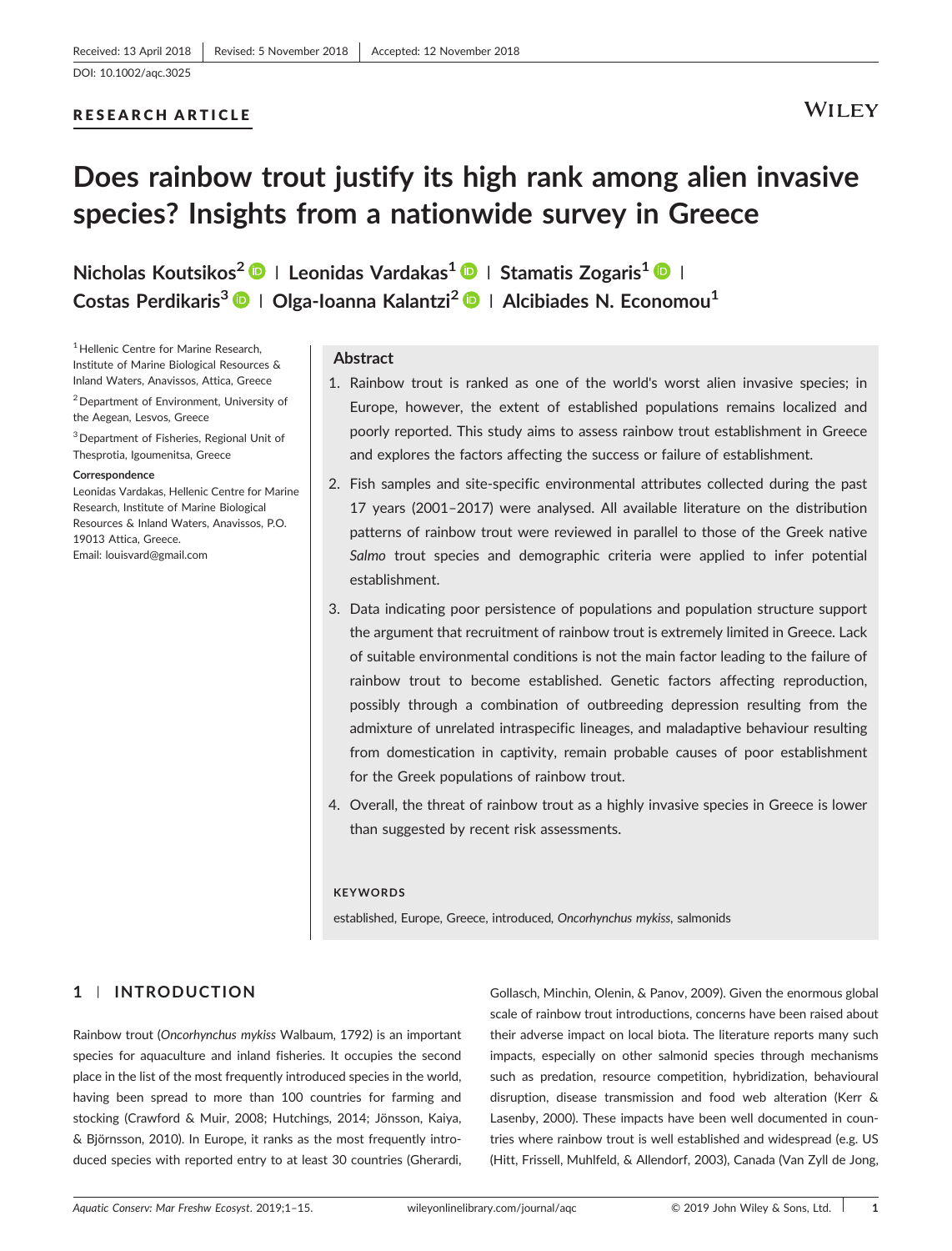Gibson, & Cowx, 2004), Australasia (Jackson, Raadik, Lintermans, & Hammer, 2004), South Africa (Shelton, Samways, & Day, 2015), Argentina (Pascual et al., 2007), Chile (Arismendi et al., 2014) and Japan (Sahashi & Morita, 2016)). Through such documentation, rainbow trout has gained a reputation as an exceptionally harmful invasive species. It is listed as one of the 100 'worst invasive alien species' identified globally by the IUCN (Lowe, Browne, Boudjelas, & De Poorter, 2000) and ranks high in the list of the top 18 fish species that cause severe ecological impacts, compiled from establishment and impact assessment data contained in FISHBASE (Casal, 2006).

In Europe, the ecological impacts of rainbow trout are less well documented and have often been inferred from indirect evidence. Some of this evidence comes from laboratory and small‐scale field experiments that have highlighted potential competition with, and predation on, native fishes (Blanchet, Loot, Grenouillet, & Brosse, 2007; Landergren, 1999; Nellen & Plate, 1997). However, a meta‐ analysis by Korsu, Huusko, and Muotka (2010) raised the possibility that such experimental results may reflect a laboratory or scale artifact resulting from intensified species interactions under conditions of confinement. Only a few studies have investigated impacts using field data on species distributions and demographic structure. The most substantial evidence of this kind has been produced for the alpine streams of the Rhine and Lake Constance, where large increases in the range and abundance of rainbow trout in recent decades coincided with the decline or collapse of several native brown trout populations (Bassi et al., 2001; Burkhardt‐Holm, Peter, & Segner, 2002). There remains a minority of studies that have indicated weak or negligible impacts of rainbow trout on native fishes (Musseau et al., 2016, 2017; Vincenzi, Crivelli, Jesenšek, & De Leo, 2010).

In the absence of sufficient evidence of the ecological effects of rainbow trout introductions from most European regions, impacts are sometimes speculated rather than demonstrated, based on published data on feeding habits and habitat use patterns, pathogen spillover and adverse effects elsewhere (Almeida & Grossman, 2012; Candiotto, Bo, & Fenoglio, 2011; Larios‐López, de Figueroa, Galiana‐ García, Gortázar, & Alonso, 2015; Leunda, 2010; Oscoz et al., 2005). Broader reviews on this subject are dominated by evidence from other regions of the world and cite only a few studies providing evidence from Europe (Cowx, Nunn, Harvey, & Noble, 2012; Fausch, 2007; Korsu, Huusko, & Muotka, 2008; Stanković, Crivelli, & Snoj, 2015). With few exceptions, the studies cited for Europe have been conducted in areas where rainbow trout is not known to have become established. Establishment is a key issue to consider when assessing environmental impacts of biological invasions. Through its control over the recruitment process, establishment exerts a dominant influence on the invader's abundance which, together with the total area occupied and the per capita impact, is a major determinant of the overall impact of the invader (Parker et al., 1999). If a species fails to establish self‐ sustaining populations, the impacts are localized, variable (depending on stocking densities), temporary and possibly reversible.

So far, risk assessments of rainbow trout introductions in Europe have been based on general considerations about impacts on biodiversity, but with insufficient information on establishment rates. Rainbow trout has been listed among the worst invasive alien species in Europe (van der Veer & Nentwig, 2015) and has been included in the black lists of some countries (Essl et al., 2011; Gederaas, Moen, Skjelseth, & Larsen, 2012; Pergl et al., 2016). Recently it was proposed as a candidate for inclusion in the list of invasive alien species of Union concern (the Union List), according to the EU Regulation 1143/2014 (Nentwig, Bacher, Kumschick, Pyšek, & Vilà, 2018). Risk assessment models developed to identify potential invaders have generated variable but mostly high‐risk scores for European countries. In Luxemburg it was assessed to be a species of 'low' invasion risk (Ries, Krippel, Pfeiffenschneider, & Schneider, 2014). 'Medium' risk assessments were made for Finland (Puntila, Vilizzi, Lehtiniemi, & Copp, 2013) and Hungary (Ferincz et al., 2016). For Bosnia and Herzegovina, Croatia and Slovenia, Greece and the Iberian peninsula the risk scores range from 'medium' to 'moderately high' (Almeida, Ribeiro, Leunda, Vilizzi, & Copp, 2013; Glamuzina et al., 2017; Perdikaris et al., 2016; Piria et al., 2016). 'High' or 'very high' risk scores were assigned for the UK (Copp, Garthwaite, & Gozlan, 2005), Belarus (Mastitsky, Karatayev, Burlakova, & Adamovich, 2010) and Serbia (Simonovic et al., 2015).

Is rainbow trout an invasive species in Greece? Does this species justify its generally high rank among the invasive alien species of Europe? An answer to these questions requires an understanding of what is meant by the term 'invasive alien species'. Several definitions have been proposed (reviewed by Heger et al., 2013; Pereyra, 2016), but two groups of definitions prevail in scientific literature: the 'ecological definitions' and the 'policy definitions' (Heink, Van Herzele, Bela, Kalóczkai, & Jax, 2018). Both groups include establishment and spread as necessary criteria of invasiveness but differ over whether ecological or other impacts (e.g. economic, societal) should be included (Lockwood, Hoopes, & Marchetti, 2013; Young & Larson, 2011). Ecological definitions emphasize the ecological aspects of species invasions and do not include any reference to broader impacts (Blackburn et al., 2011; Colautti & Richardson, 2009; Ricciardi & Cohen, 2007). Policy definitions largely follow the definition of an invasive alien species provided by the World Conservation Union (IUCN): '*a species which becomes established in natural or semi‐natural ecosystems or habitats, is an agent of change, and threatens native biological diversity*' (IUCN, 2000). This definition, and conceptually similar definitions adopted by the Convention on Biological Diversity (CBD, 2002) and the EU Regulation 1143/2014 on Invasive Alien Species (EU, 2014), implicitly draw a connection between 'invasiveness' and 'impacts' and require an evaluation of harmfulness. Only those alien species that have a demonstrable ecological or economic impact should be considered as invasive, based on a comprehensive risk assessment.

Which definition for invasive species is adopted is largely a matter of research focus and motivation (Heger et al., 2013). Although we lean toward the first (ecological) definition of invasiveness, i.e. based solely on criteria of establishment and spread, for the purpose of the present article we follow the second (policy) definition in order to be consistent with European policy for invasive allien species, as reflected in the EU Regulation 1143/2014. From the perspective of this definition, three criteria must be satisfied for an alien species to be regarded as invasive: (a) transfer and introduction mechanisms to new systems exist, (b) establishment into new systems is successful and an expansion of range is observed, and (c) adverse impacts on the native biota are documented or can reasonably be expected. Owing to the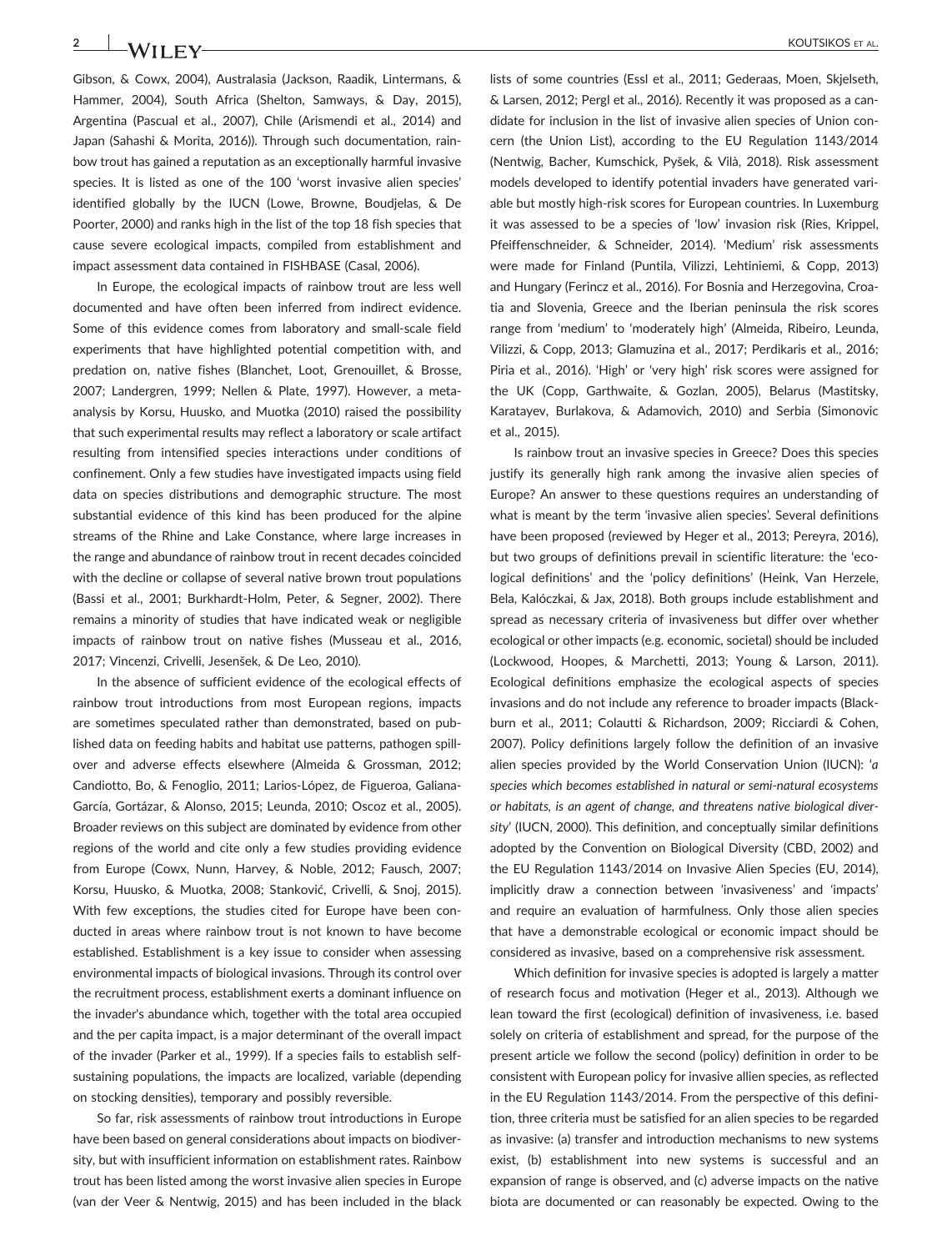widespread stocking and farming of rainbow trout, the first criterion is readily met. The third criterion is met to various extents in some European regions. Hence, establishment (actual or potential) becomes the decisive criterion of invasion.

The present study was undertaken with two objectives: to describe the degree to which rainbow trout have become established in Greek fresh waters, and to explore possible factors that may account for the success or failure of establishment. The first objective was addressed through an analysis of field survey data from the fresh waters of Greece. So far, no clear and consistent views have emerged as to the extent to which rainbow trout is established in this country. It is referred to as 'established' by IUCN (GISD, 2018), as 'probably established' by FISHBASE (Froese & Pauly, 2017), and as 'not established' by DAISIE, (2018). Scientists within Greece have asserted that this species is not generally established in the country (Economidis, Dimitriou, Pagoni, Michaloudi, & Natsis, 2000; Economou, Giakoumi, et al., 2007). Few breeding populations have been reported by previous studies (Koutsikos et al., 2012; Stoumboudi, Barbieri, & Kalogianni, 2017); however, the establishment status of this species over the entire territory of Greece has not been rigorously surveyed with country‐wide distributional and demographic data. The second objective was pursued by analysing data on fish assemblages together with environmental data from the sampling locations.

## **2** | **MATERIALS AND METHODS**

#### **2.1** | **Sampling procedures**

Fish data were obtained from various research surveys conducted over the past 17 years (2001–2017) covering the entire mainland as well as the major islands of Greece. The majority of the field data were derived from two national projects. The first aimed to develop a fish‐ based index for assessing the ecological status of the upland streams and rivers in Greece (Economou, Zogaris, et al., 2007). The second was the National Monitoring Project for assessing the ecological quality of rivers in Greece (2009, 2012–2015). Fish sampling was typically conducted during spring and summer periods (March–October). In total, 956 samples (665 sites from 76 different drainage basins) collected through electrofishing surveys of the Hellenic Centre for Marine Research (HCMR) were used for the present study.

Fish sampling and environmental data collection was undertaken using standardized procedures developed under the European research project FAME (Schmutz, Cowx, Haidvogl, & Pont, 2007) with some modifications (IMBRIW‐HCMR, 2013). A single electrofishing pass was conducted at a stream section about 100 m in length. Although no stop nets were used, crew members sampled river stretches demarcated by physical barriers (e.g. shallow riffles) in order to minimize fish escape in either direction. In small rivers (<10 m wide), the entire river channel was surveyed. When the active channel exceeded 20–30 m width, or when the depth was greater than waist-high, sampling was carried out only from one river bank. Two main types of electrofishing devices were used: a) a Hans‐Grassl GmbH battery‐powered backpack electrofisher (Model IG200–2, DC pulsed, 1,5 KW output power, 35–100 Hz, max. 850) which was routinely used to sample fish in small streams, and b) a generator‐ powered unit (EFKO Elektrofischereigeräte GmbH, Model FEG 6000, DC unpulsed, 7,0 KW output power, 150–600 V), which was used in deeper streams and rivers. Fish were identified to species level following Barbieri et al. (2015) as the main taxonomic reference. All fish were measured (total length, TL), grouped in 5‐cm length class intervals, and returned alive to the river.

Site characteristics, landscape features and key habitat parameters were recorded in a field protocol modified from FAME (2005; IMBRIW‐HCMR., 2013). This protocol contains fields for sampling details, topographic parameters, physicochemical variables, hydrological characteristics, habitat variables, substrate composition and important human pressures affecting the river segment where electrofishing was conducted.

#### **2.2** | **Data analysis**

A literature review was undertaken in order to document the historical occurrence of rainbow trout at the river basin scale in Greece. By using standardized sampling data, a nationwide distributional database was developed and was used to assess the extent of occurrence of native salmonids and rainbow trout. Native salmonids, which are a part of the ubiquitous brown trout (*Salmo trutta*) complex (Kottelat & Freyhof, 2007), were included in the analyses on the grounds that these are ecologically similar taxa that share similar environmental requirements to rainbow trout (Molony, 2001; Moyle, Crain, Whitener, & Mount, 2003). Examining the spatial distribution and demographic structure of native trout gives an insight into the ecological conditions and processes that influence population persistence and responses to environmental conditions in rainbow trout. Introduced species are typically considered as established when populations in their novel habitats are self‐sustaining (Lockwood et al., 2013). The notion of self‐sustainability implies that individuals survive and reproduce at sufficient rates, and the population is maintained through time without the need of additional introductions. Demographic criteria (overall abundance, mean abundance at sampling sites, areal densities, length–frequency distribution, and proportions of juveniles) were used to explore evidence of natural reproduction and its contribution to recruitment and to infer demographic viability. Separate analyses were conducted for individuals smaller than 10 cm TL (categories of 'fry', <5 cm and of 'fingerlings' 6–10 cm in total length size-classes) and for larger individuals (all categories >10 cm), roughly corresponding to juveniles and pre‐adults/adults respectively. Spatial variability in species densities and size‐related parameters were examined for native species and for rainbow trout with the aim of exploring the possible sources of recruitment. Specifically, length–frequency distributions were developed for a) native trout, b) rainbow trout, c) a rainbow trout population in a remote spring‐fed stream in S. Peloponnese (Vlisidia stream), which appears to be established (Koutsikos et al., 2012), and d) a rainbow trout population in a stream in Central Greece, Macedonia (Arapitsa stream), where stocking is performed regularly and fishing is forbidden. In addition, rank density diagrams were created to display graphically the site‐specific (local) densities of the two species, with the sites ordered in decreasing density.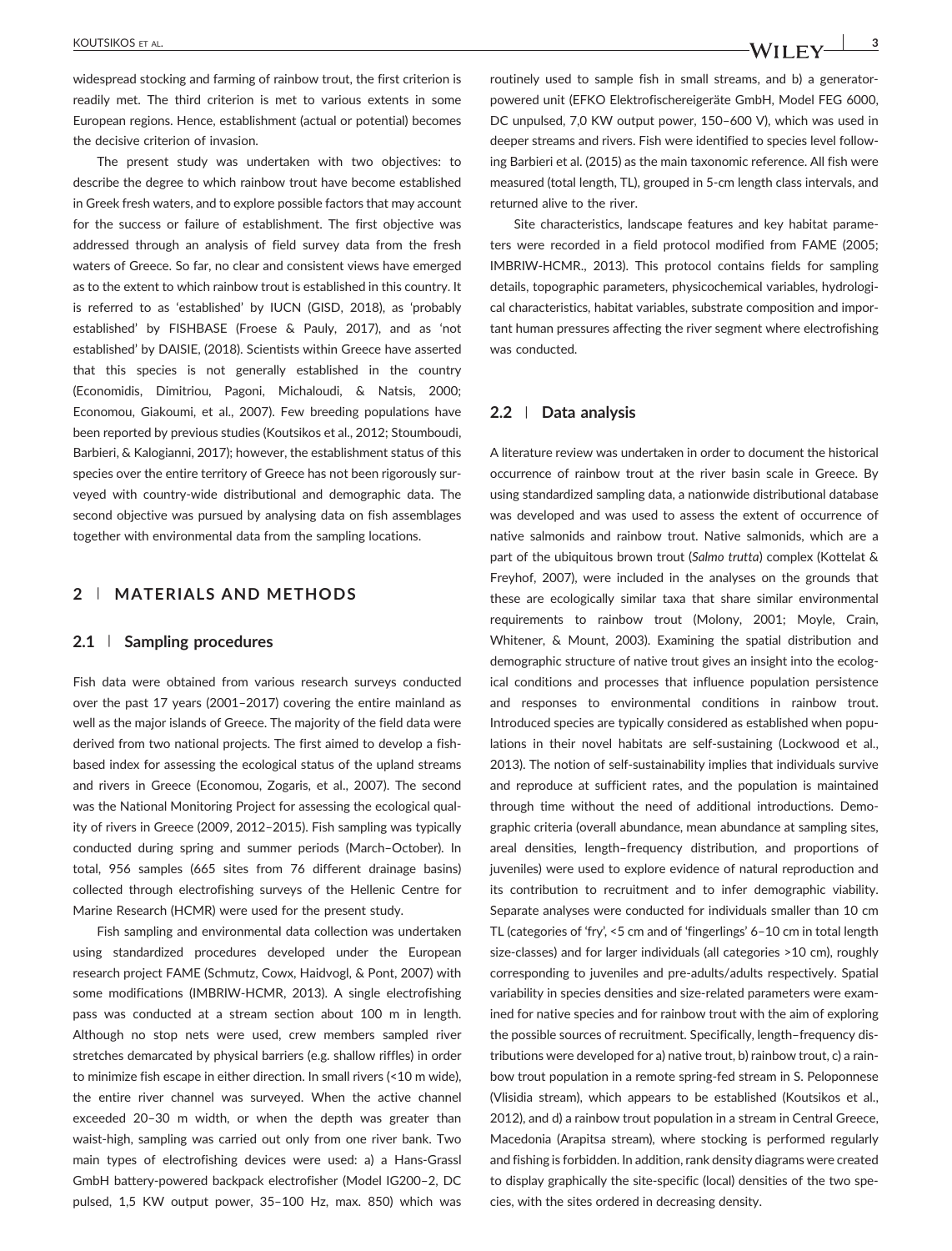Canoco 4.5 (ter Braak & Smilauer, 1998) was used to analyse biotic and environmental data and to assess the differences in environmental features between native trout and rainbow trout sites. The environmental parameters included in the analyses were both physicochemical, i.e. conductivity (μS cm<sup>-1</sup>), dissolved oxygen (mg L−1 ) and water temperature (°C), and habitat attributes, i.e. mean active channel width (m), mean wetted width (m), mean depth (cm) and substrate coarseness ('coarse substrate' defined as >63 mm (including cobbles and boulders) and 'fine substrate' defined as substrate <63 mm (pebbles, gravel, sand, etc.). In addition, instream generic habitats were also included: i.e. pools (deep/still), glides (shallow/flowing), runs (deep/flowing), riffles (shallow/turbulent) and rapids (steep gradient/fast flow). Pools and glides were classified as slow‐flowing habitats, whereas runs, riffles and rapids were classified as fast-flowing habitats. Wider environmental parameters such as site elevation (m), distance from source (m) and slope were derived from geographical information systems (ESRI ‐ ArcGIS v. 10.4). Before all multivariate analyses, fish densities and abiotic data were log  $(x + 1)$  transformed, except those variables (coarse/fine substrate, slow/fast habitat) that were presented as percentages and were arcsine‐transformed. Correlations with abiotic variables were calculated for: a) densities of all fish species sampled at native trout and rainbow trout sites, and b) juveniles and pre‐adult/adult densities for native and rainbow trout, respectively. A detrended correspondence analysis (DCA) was conducted to test the heterogeneity of trout community data composition. In all cases, the lengths of the gradients for the first axis were < 3, revealing a linear structure of the data and indicating Redundancy Analysis (RDA) as the most appropriate method for multivariate multiple regression analysis (ter Braak & Smilauer, 1998). The Monte Carlo test was further applied with 499 permutations, in order to test the significance of abiotic variables in the ordination model.

Fish abundance data at each site (numbers per single electrofishing run) were converted to areal densities (dividing numbers by the wetted surface area sampled). The surface area sampled at each site was estimated from its geometric characteristics (fished length and cross‐sectional width). Owing to a significant positive correlation  $(r^2 = 0.621$ , Pearson  $P < 0.001$ ) between abundance (the number of individuals per site) and fish density (the number of individuals per  $m<sup>2</sup>$  per site), both these population indices were used interchangeably, depending on the analyses.

In an attempt to determine the influence of anthropogenic factors on establishment success, information was gathered on past stocking activities. The location of rainbow trout fish farms in the river basins investigated where rainbow trout were caught during this study, were mapped through a survey of accessible sources.

## **3** | **RESULTS**

## **3.1** | **Salmonids in Greece: overview of species in freshwater ecoregions and drainage basins**

Five salmonid species are native to Greece: *Salmo farioides* (Karaman, 1938); *Salmo lourosensis* Delling, 2011; *Salmo macedonicus* Karaman, 1924; *Salmo pelagonicus* Karaman, 1938 and *Salmo peristericus* Karaman, 1938 (Table 1). All of these species have restricted distributions and have been assessed for their threat status (Table 1). Hereafter, these species are collectively referred to as 'native trout'. Native trout have been reported in total from 20 drainages in Greece.

TABLE 1 Spatial distribution of native and alien salmonid species in river basins within freshwater ecoregions in Greece, based on fish surveys and published sources (Barbieri et al., 2015; Economou, et al., 2007; Koutsikos et al., 2012). Freshwater ecoregions defined by Zogaris and Economou, (2017)

|                                        |                          |                                 | <b>Freshwater Ecoregions</b> |               |                                |                              |                |                |               |
|----------------------------------------|--------------------------|---------------------------------|------------------------------|---------------|--------------------------------|------------------------------|----------------|----------------|---------------|
| <b>Species</b>                         | <b>IUCN Red</b><br>List  | <b>Greek Red</b><br><b>List</b> | Crete                        | <b>lonian</b> | Macedonia -<br><b>Thessaly</b> | <b>SE</b><br><b>Adriatic</b> | <b>Thrace</b>  | W<br>Aegean    | Total         |
| <b>Native</b>                          |                          |                                 |                              |               |                                |                              |                |                |               |
| Salmo farioides Karaman, 1938          |                          | VU                              |                              |               | 2 <sup>a</sup>                 | $\mathbf{1}$                 | 1 <sup>a</sup> | 1 <sup>a</sup> | 12            |
| Salmo lourosensis Delling, 2011        |                          | EN                              |                              |               |                                |                              |                |                |               |
| Salmo macedonicus (Karaman, 1924)      | <b>DD</b>                | <b>DD</b>                       |                              |               | 1 <sup>b</sup>                 |                              | 3              |                |               |
| Salmo pelagonicus Karaman, 1938        | VU                       | VU                              |                              |               | 2                              |                              |                |                |               |
| Salmo peristericus Karaman, 1938       | EN                       | EN                              |                              |               |                                |                              |                |                |               |
| Alien                                  |                          |                                 |                              |               |                                |                              |                |                |               |
| Oncorhynchus kisutch (Walbaum, 1792)   |                          |                                 |                              | 2             | 1                              |                              |                | $\mathbf{1}$   | 5             |
| Oncorhynchus mykiss (Walbaum, 1792)    | $\overline{\phantom{a}}$ |                                 | 4                            | 12            | 5                              | 2                            | 3              | 3              | 29            |
| Salmo letnica (Karaman, 1924)          | [DD]                     |                                 |                              |               |                                | 1                            |                |                |               |
| Salmo salar Linnaeus, 1758             | [LC]                     |                                 |                              |               |                                |                              |                | 1 <sup>b</sup> | $\mathcal{P}$ |
| Salmo trutta Linnaeus, 1758            | [LC]                     |                                 |                              | $\mathbf{1}$  | $\mathbf{1}$                   |                              |                |                |               |
| Salvelinus fontinalis (Mitchill, 1814) |                          |                                 |                              |               |                                |                              |                |                |               |

IUCN abbreviations: EN, Endangered; VU, Vulnerable; DD, Data Deficient. Abbreviations in brackets indicate species included in IUCN categories, but where populations in Greece are introduced.

<sup>a</sup>indicates translocated population.

<sup>b</sup>indicates a doubtful species presence.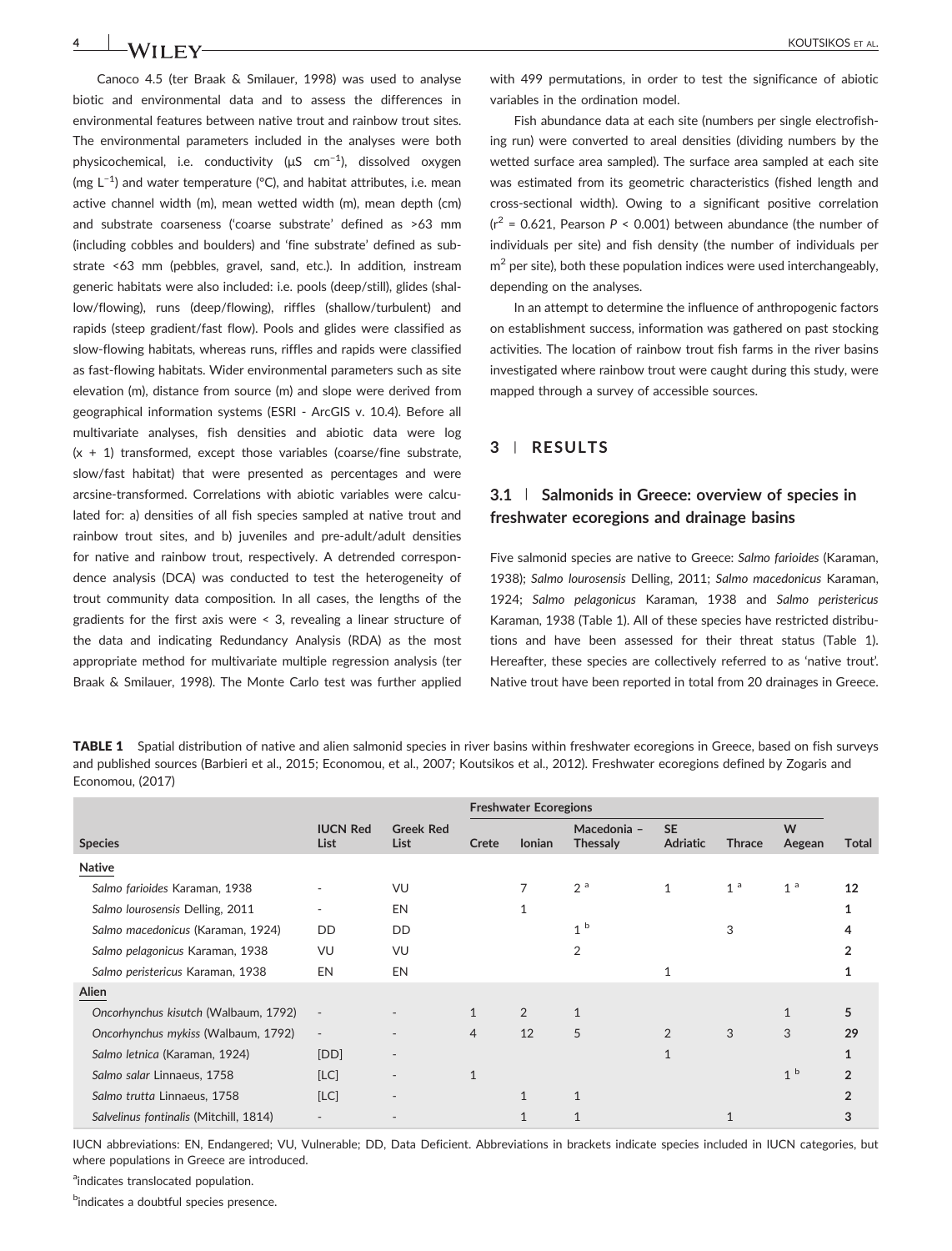Another six salmonids have been reported as alien (*Oncorhynchus kisutch* (Walbaum, 1792); *Oncorhynchus mykiss*; *Salmo letnica* **(**Karaman, 1924); *Salmo salar* Linnaeus, 1758; *Salmo trutta* Linnaeus, 1758 and *Salvelinus fontinalis* (Mitchill, 1814). Rainbow trout is by far the most widely introduced of these aliens; the literature review documents its introduction or occurrence in 29 drainage basins (Table 1). From the 16 river basins where rainbow trout individuals were caught during this study, only two (Dafnon and Assopos Pel.) have no rainbow trout fish farms (Figure 1). In addition, based on the only officially available data (Ministry of Agriculture, 2000) over a 13‐year period (1988–2000), approximately 2,600,000 rainbow trout fingerlings were stocked in seven river basins (Aliakmon, Acheloos, Alfios, Aracthos, Louros, Axios and Aoos).

From the 956 different samples collected, only 216 samples (163 sites from 17 river basins) contained at least one salmonid species (Figure 1). Native trout were the most frequently recorded taxa of all samples containing salmonids; these were found at 147 sites (57 streams in 12 river basins) (Table 2). Rainbow trout were much less common, recorded at only 25 sites (19 streams in 11 river basins) (Table 2). Both taxa were found together at nine sites (eight streams in five river basins) occupied by salmonids, with co-occurrence in 5.56% of the samples.

The site occupancy map (Figure 1) indicates the known distributions of the native trout and the rainbow trout, providing a large‐scale picture of the present distributions and their actual and nominal ranges. With few exceptions, which mostly pertain to spring-fed rivers, native trout sites are located mainly at high altitude (mean 702.66 m  $\pm$  21.12) and in streams with steep slopes (mean 3.26  $\pm$  0.25). The spatial range of rainbow trout is narrower than for native trout, with a far lower mean altitude (approx. 408.06  $m \pm 41.08$ ) and in streams with gentle to moderate slopes (mean  $2.28 \pm 0.46$ ). Rainbow trout have been reported from drainage basins of different sizes in both mainland and insular Greece (i.e. Crete), whereas native trout occur mainly in upper catchments of large drainage systems of mainland Greece.

## **3.2** | **Population structure: size distribution, abundance and juveniles**

The dominant size class of rainbow trout (21–25 cm) consisted mainly of adults (Figure 2b). On the contrary, the populations of native trout were mainly structured by the dominance of juveniles (6–10 cm) followed by older classes (Figure 2a). Owing to stocking activities, it is not clear whether and to what extent recruitment in rainbow trout arises from natural reproduction, stocking or escapes. This is particularly evident by comparing two sites – one, the Vlisidia population (Figure 2c) where no stocking has been conducted for the last 20 years, and the Arapitsa population (Figure 2d) where stocking is performed regularly.

Differences among taxa were particularly evident in abundance, as native trout substantially exceeded rainbow trout both in the total (overall abundance) and per site (mean local abundance) values (Table 3). The abundance of juveniles was also substantially higher for native trout (Table 3, Figure 3). The two taxa were similar in size range; however, they differed substantially in the proportion of juveniles to older fish, which was much lower in rainbow trout than in native trout. For native trout, juveniles comprised 42% of the total number of individuals captured, whereas for rainbow trout the corresponding value was 21% (Table 3). The juvenile to adult ratio for rainbow trout was 0.19, whereas the ratio for native trout was 0.62.

Rank density diagrams showed that the curves of local density, for both taxa, were strongly concave, indicating that a large proportion of the overall density was contributed by relatively few sites



FIGURE 1 Occurrence of trout in the fresh waters of Greece based on sampling surveys (216 samples of 163 sites from 956 different ichthyological samples), the presence of rainbow trout based on literature (in 29 river basins), and the presence of aquaculture units per drainage basin in which rainbow trout individuals were caught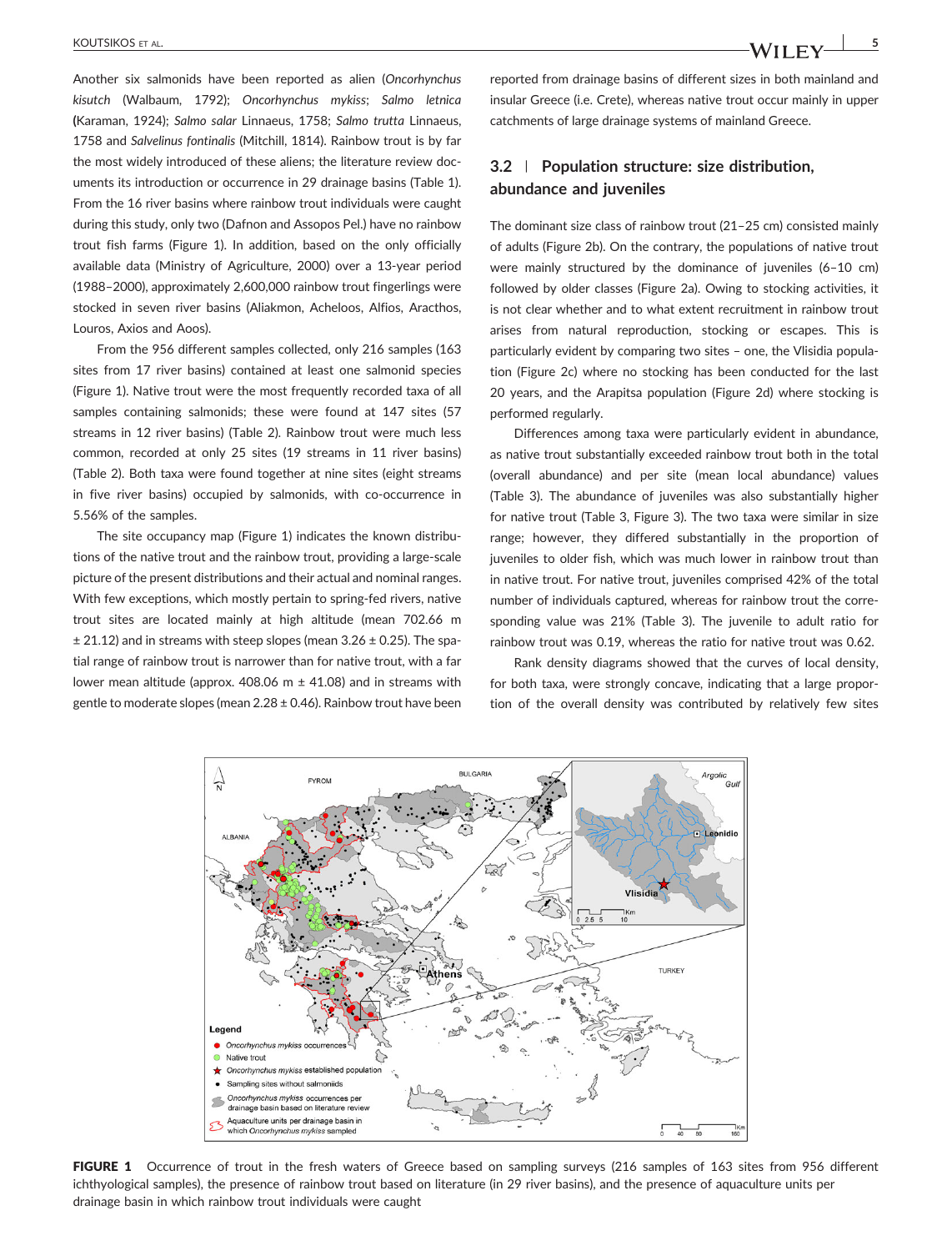TABLE 2 Spatial occurrence of native trout species and rainbow trout in Greece based on sampling data (216 samples at 163 sites during 2001– 2017)

|               | <b>Native Trout</b> |                          |                          |                          | <b>Rainbow Trout</b> |                          |                          |                          | Co-occurrence |                          |                              |                          |
|---------------|---------------------|--------------------------|--------------------------|--------------------------|----------------------|--------------------------|--------------------------|--------------------------|---------------|--------------------------|------------------------------|--------------------------|
| <b>Basins</b> | Presence            | <b>Streams</b>           | <b>Sites</b>             | <b>Samples</b>           | Presence             | <b>Streams</b>           | <b>Sites</b>             | <b>Samples</b>           | Presence      | <b>Streams</b>           | <b>Sites</b>                 | <b>Samples</b>           |
| Acheloos      | $\bullet$           | 21                       | 59                       | 87                       |                      | $\overline{\phantom{a}}$ | ٠                        | $\overline{\phantom{a}}$ |               | $\overline{\phantom{a}}$ | $\overline{\phantom{a}}$     | $\overline{\phantom{a}}$ |
| Alfeios       | $\bullet$           | $\overline{7}$           | 22                       | 31                       | $\bullet$            | $\overline{2}$           | $\overline{2}$           | 3                        | $\bullet$     | $\mathbf{1}$             | $\mathbf{1}$                 | $\mathbf{1}$             |
| Aliakmonas    | $\bullet$           | 6                        | 12                       | 16                       | $\bullet$            | $\overline{4}$           | 5                        | 7                        | $\bullet$     | 3                        | 4                            | 6                        |
| Aoos          | $\bullet$           | $\overline{4}$           | 11                       | 14                       | $\bullet$            | $\mathbf{1}$             | $\mathbf{1}$             | $\mathbf{1}$             | $\bullet$     | $\mathbf{1}$             | $\mathbf{1}$                 | $\mathbf{1}$             |
| Arachthos     | $\bullet$           | 10                       | 26                       | 29                       | $\bullet$            | 3                        | 3                        | 3                        | $\bullet$     | $\mathbf{1}$             | $\mathbf{1}$                 | $\mathbf{1}$             |
| Asopos Pel.   |                     | ٠                        | $\overline{\phantom{a}}$ | $\overline{\phantom{a}}$ | $\bullet$            | $\mathbf{1}$             | $\mathbf{1}$             | $\mathbf{1}$             |               | $\overline{\phantom{a}}$ | ٠                            | $\overline{\phantom{a}}$ |
| Dafnonas      |                     | ٠                        | $\overline{\phantom{a}}$ | $\overline{\phantom{a}}$ | $\bullet$            | $\mathbf{1}$             | $\mathbf{1}$             | $\overline{4}$           |               | $\overline{\phantom{a}}$ | ۰                            | $\overline{a}$           |
| Evinos        | $\bullet$           | $\mathbf{1}$             | $\mathbf{1}$             | $\mathbf{1}$             |                      | $\overline{\phantom{a}}$ | $\overline{\phantom{a}}$ | $\overline{\phantom{a}}$ |               | $\overline{\phantom{a}}$ | ٠                            | $\overline{\phantom{a}}$ |
| Evrotas       |                     | ٠                        | $\overline{\phantom{a}}$ | $\overline{\phantom{a}}$ |                      | $\overline{2}$           | 6                        | 7                        |               | ٠                        |                              |                          |
| Kalamas       | $\bullet$           | $\mathbf{1}$             | $\mathbf{1}$             | $\mathbf{1}$             |                      | $\overline{\phantom{a}}$ | $\overline{\phantom{a}}$ | $\overline{\phantom{a}}$ |               | $\overline{\phantom{a}}$ | $\overline{\phantom{a}}$     | $\overline{\phantom{a}}$ |
| Krathis       |                     | ٠                        | $\overline{\phantom{a}}$ | $\sim$                   | ●                    | $\mathbf{1}$             | $\mathbf{1}$             | $\mathbf{1}$             |               | ÷                        |                              |                          |
| Louros        | $\bullet$           | $\mathbf{1}$             | $\mathbf{1}$             | $\mathbf{1}$             | $\bullet$            | $\mathbf{1}$             | $\overline{2}$           | $\overline{2}$           |               |                          |                              |                          |
| <b>Nestos</b> | $\bullet$           | $\mathbf{1}$             | $\mathbf{1}$             | $\mathbf{1}$             |                      | $\overline{\phantom{a}}$ | ٠                        | $\overline{\phantom{a}}$ |               | ÷                        | ٠                            | ٠                        |
| Pamisos       |                     | $\overline{\phantom{a}}$ | $\overline{\phantom{a}}$ | $\overline{\phantom{a}}$ | $\bullet$            | $\mathbf{1}$             | $\mathbf{1}$             | $\mathbf{1}$             |               | $\overline{\phantom{a}}$ | $\qquad \qquad \blacksquare$ | $\overline{\phantom{a}}$ |
| Prespes       | $\bullet$           | $\mathbf{1}$             | $\overline{2}$           | 3                        |                      | ٠                        | ٠                        | $\sim$                   |               | ٠                        |                              |                          |
| Pinios The    | $\bullet$           | $\mathbf{1}$             | $\mathbf{1}$             | $\mathbf{1}$             |                      |                          |                          |                          |               |                          |                              |                          |
| Sperchios     | $\bullet$           | 3                        | 10                       | 12                       | ●                    | $\overline{2}$           | $\overline{2}$           | 3                        |               | $\overline{2}$           | 2                            | 3                        |
| <b>Total</b>  | 12                  | 57                       | 147                      | 197                      | 11                   | 19                       | 25                       | 33                       | 5             | 8                        | 9                            | 12                       |



FIGURE 2 Length-frequency distributions of a) native trout and b) rainbow trout, in fresh waters of Greece, c) rainbow trout at a remote springfed stream in S. Peloponnese (Vlisidia stream), and d) rainbow trout at a stream where stocking is performed regularly while fishing is forbidden (Arapitsa stream). Data were averaged over all salmonid sites and sampling periods, respectively. (Note that the rainbow trout populations of Vlisidia and Arapitsa streams are excluded from Figure 2b)

(Figure 4 a, b). However, there were few rainbow trout juveniles and these were collected from a limited number of sampling sites (Figure 4b) compared with the frequent presence of native trout juveniles (Figure 4a). This observation is further confirmed by the comparison of the regressions generated for juvenile abundance against total abundance in both taxa (Figure 4 c,d). For native trout, a strong relationship was observed between total and juvenile local abundances  $(r^2 = 0.81$ ; Figure 4c). For rainbow trout, the data show that the samples consisted of relatively few (often one or two) individuals. The proportion of juveniles was generally small and varied considerably among sites. By excluding from the analysis the only established rainbow trout population in mainland Greece (the Vlisidia population), the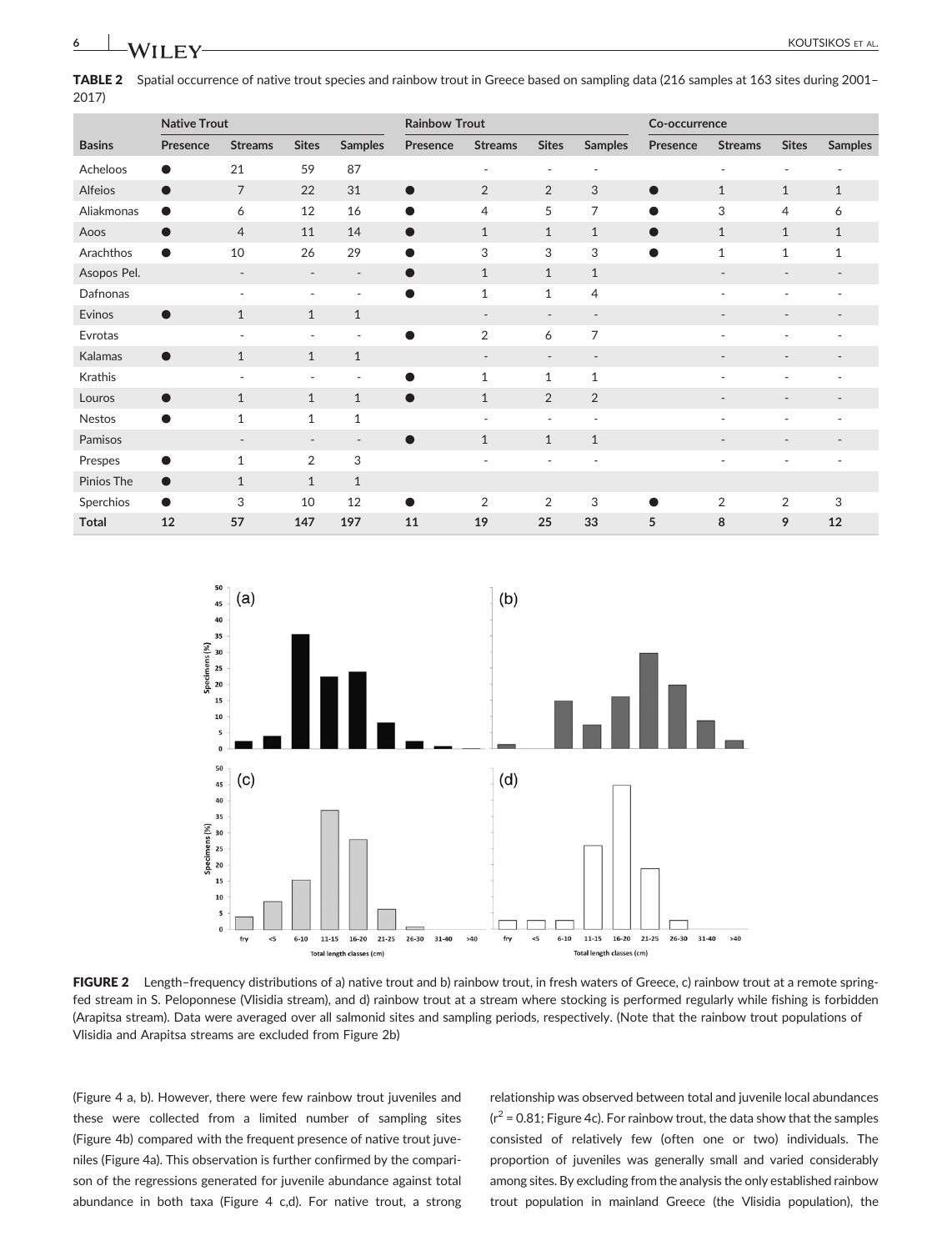TABLE 3 Abundance of salmonid species collected in fresh waters of Greece based on sampling data (2001–2017)

|                         |              | Sub-samples of native trout | <b>Native</b>   |                | O. mykiss Vlisidia      |       |           |      |  |
|-------------------------|--------------|-----------------------------|-----------------|----------------|-------------------------|-------|-----------|------|--|
|                         | S. farioides | S. pelagonicus              | S. peristericus | S. macedonicus | S. lourosensis          | trout | O. mykiss | pop. |  |
| No. of samples          | 176          | 17                          |                 |                |                         | 197   | 29        | 4    |  |
| No. of sites            | 131          | 13                          |                 |                | $\mathbf{\overline{1}}$ | 147   | 24        |      |  |
| No. of specimens        | 4103         | 424                         | 6               | 3              | 2                       | 4538  | 193       | 254  |  |
| Mean local abundance    | 23.4         | 24.9                        | 3.0             | 3.0            | 2.0                     | 23.1  | 6.7       | 63.5 |  |
| No. of YOY <sup>a</sup> | 1748         | 153                         | 2               | $\mathfrak{D}$ | 0                       | 1905  | 22        | 71   |  |
| YOY %                   | 42.6         | 36.1                        | 33.3            | 66.7           | 0.0                     | 42.0  | 11.4      | 28.0 |  |

Mean local abundance is the product of no. of specimens divided by no. of samples.

YOY indicates young of the year individuals.

<sup>a</sup>fish <10 cm in length were considered YOY.



FIGURE 3 Abundances (no. of individuals) of adult and juvenile rainbow and native trout species caught

relationship between total and juvenile abundances was found to be weak and not significant ( $r^2$  = 0.05; Figure 4d), and the slope of the relationship was much lower than the slope for native trout. In fact, juveniles were absent from most sites and the slope was heavily influenced by data from only the few sites where juveniles were relatively abundant.

#### **3.3** | **Environmental matching**

The Monte Carlo test indicated that dissolved oxygen, coarse substrate and active channel width were the statistically significant environmental variables (*P* < 0.05). RDA results revealed differences in environmental variables between native trout, rainbow trout and all the other species (Figure 5a; Table S1). Native trout were positively correlated with coarse substrate, slope and altitude, but negatively correlated with conductivity, wetted width, active channel width, depth and distance from source. The densities of rainbow trout showed a positive correlation with dissolved oxygen, and a negative correlation with temperature and with active channel width. The ordination model was significant in all canonical axes, with the second axis explaining 64.3% of the fish densities data variance and the fourth 85.6%.

A similar pattern emerged when the two trout species were separated into juveniles and adults. RDA results indicated differences in environmental variables between native and rainbow trout (Figure 5b).



FIGURE 4 Ranked total (grey lines) and juvenile (black lines) densities (inds.  $m^{-2}$ ) of (a) native trout and (b) rainbow trout in decreasing order for each sample, and regression between total abundance and juvenile abundance in (c) native trout and (d) rainbow trout. (Note that scales vary between figures. In addition, the rainbow trout population of Vlisidia stream is excluded from Figures 4b and 4d)

The ordination model was significant for all axes, with the first axis explaining 97.9% of the variance for fish density data, and the explained variance in the second axis, between fish density and environmental variables, was 98.0%.

The co-occurrence of rainbow and native trout was rare (Table 2). Both species were collected in only five basins (out of the 76 surveyed). Only in four cases (out of 12 samples of co-occurrence) were native trout numerically outnumbered by the rainbow trout (Figure 6; Table S2).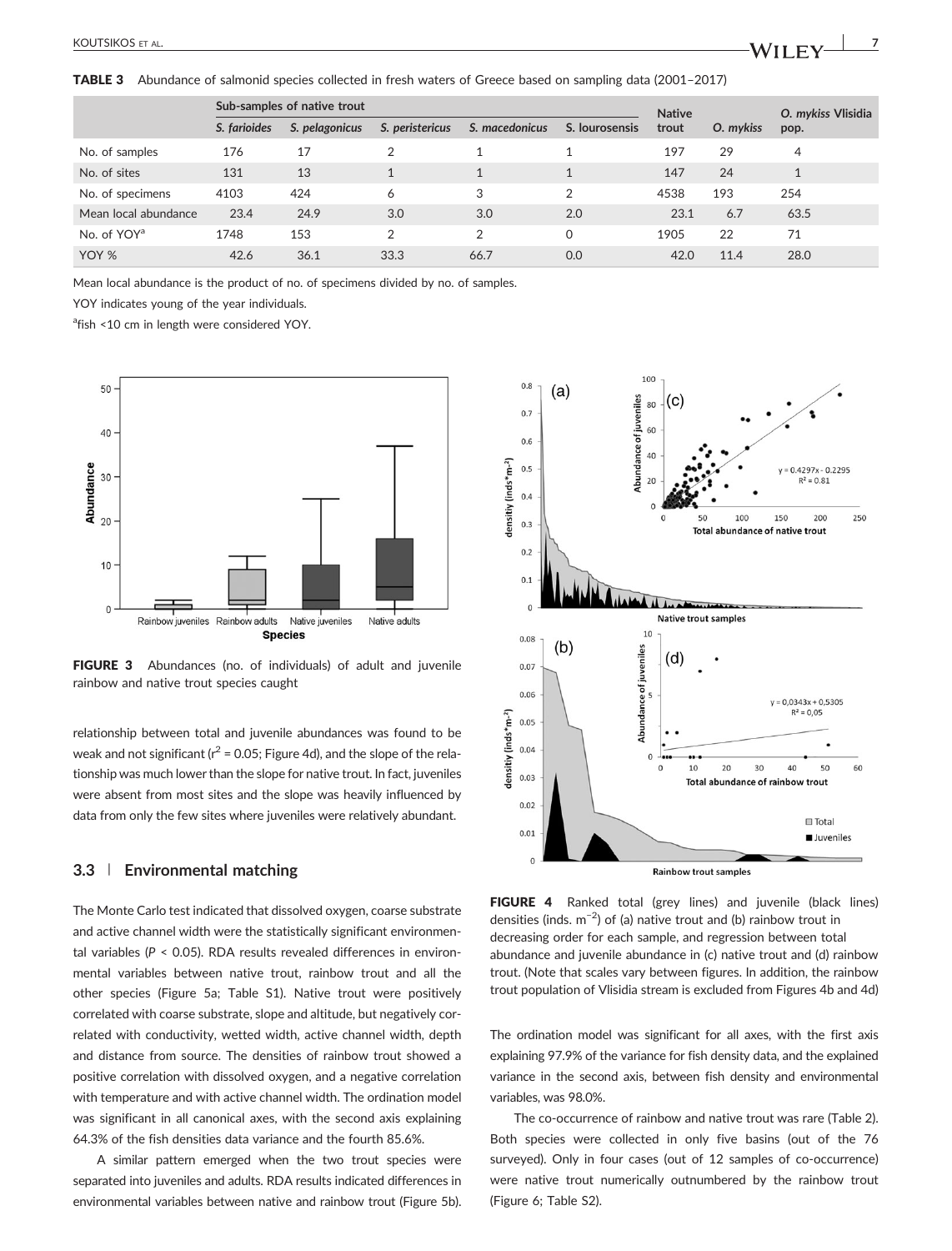

FIGURE 5 Ordination analyses (Canoco) among various environmental parameters: a) all fish species sampled (for species abbreviations see Table S1); b) adult native (*Native ad*) and adult rainbow trout (*Rainbow ad*) and native (*Native juv*) and rainbow trout (*Rainbow juv*) juveniles

## **4** | **DISCUSSION**

#### **4.1** | **Status of rainbow trout populations in Greece**

Rainbow trout has been intensively farmed and stocked in Greece for almost six decades, following an initial importation of fertilized eggs from Switzerland in 1951 for aquaculture production (Economidis et al., 2000). In the following years, more (but not well‐documented) imports took place from Denmark, Poland, Spain and the USA, particularly by private trout farms, and several new mainly small in‐farm hatcheries were established. Around 80 small‐to‐medium scale trout farms have been established in rivers, streams and springs, mostly in

the north‐western part of Greece (Piria et al., 2018), and these have been key introduction vectors of rainbow trout into natural systems (Liasko, Anastasiadou, Ntakis, Gkenas, & Leonardos, 2012). In addition, intensive stocking programmes have been put in place (and continue to date) by government agencies, and there is no doubt that many unrecorded introductions of rainbow trout in natural waters have taken place by local authorities and anglers. However, the vast majority of stocking activities are undocumented (Ministry of Agriculture, 2000).

Recent compilations of the Greek fish fauna based on published sources and survey results, rank rainbow trout as the second most widespread alien species in Greek fresh waters, occurring in 29 river basins (Economou, et al., 2007; Koutsikos et al., 2012). Despite its widespread occurrence throughout the country (Economou, et al., 2007), no documented evidence of establishment in the wild had been provided until recently. Koutsikos et al., (2012) and Stoumboudi et al., (2017) reported evidence of natural reproduction of the species in the south-eastern Peloponnese and on the island of Crete.

Historical information on drainage‐specific native species occurrences and alien species introductions indicates a much wider spatial distribution of rainbow trout (29 drainage basins) than of native trout (20 drainage basins). According to the site‐specific catch data presented here, rainbow trout were absent from many of the basins in which it was historically recorded, and appeared to be far less common than native trout, both spatially and numerically. Indeed, rainbow trout was sampled in only 25 sites (compared with the 147 sites where native trout were sampled) and the catches consisted of relatively few specimens, often single individuals. Moreover, juveniles were either absent or comprised a very small portion of the catch at most sites. From this demographic profile, it can be inferred that the contribution of wild spawning to recruitment is small and probably insignificant in most of the locations examined. Natural recruitment appears to be spatially restricted and there are insufficient numbers to support viable populations; we speculate, therefore, that most populations would not persist in the absence of stocking. The picture emerging from this study is that rainbow trout is not currently established in the greater part of Greece, and the reason for this appears to be a failure of natural reproduction.

The comparisons of the distributional, demographic and habitat data for rainbow trout and those for native trout indicated broadly overlapping distributions, occupying sites with similar environmental conditions as both species did not differ appreciably in the range of most environmental variables. Other studies involving comparisons of rainbow trout with brown trout (*S. trutta*) have indicated similar habitat preferences and tolerance ranges to a variety of environmental factors (Kerr & Lasenby, 2001; Moyle et al., 2003; Shirvell & Dungey, 1983). The only difference noticed by Molony, (2001) is that rainbow trout can tolerate a slightly higher temperature than brown trout (see also Beitinger, Bennett, & McCauley, 2000). These ecological similarities between rainbow trout and European trout species indicate considerable niche overlap and imply that the amount and quality of habitat available to native trout species may provide at least aminimum estimate of the extent and suitability of habitat available to rainbow trout.

Concordance with the geographic distributions of native trout and rainbow trout in Greek fresh waters, as well as their similar demographic responses to environmental conditions, suggests that the availability of suitable habitat is not a limiting factor for rainbow trout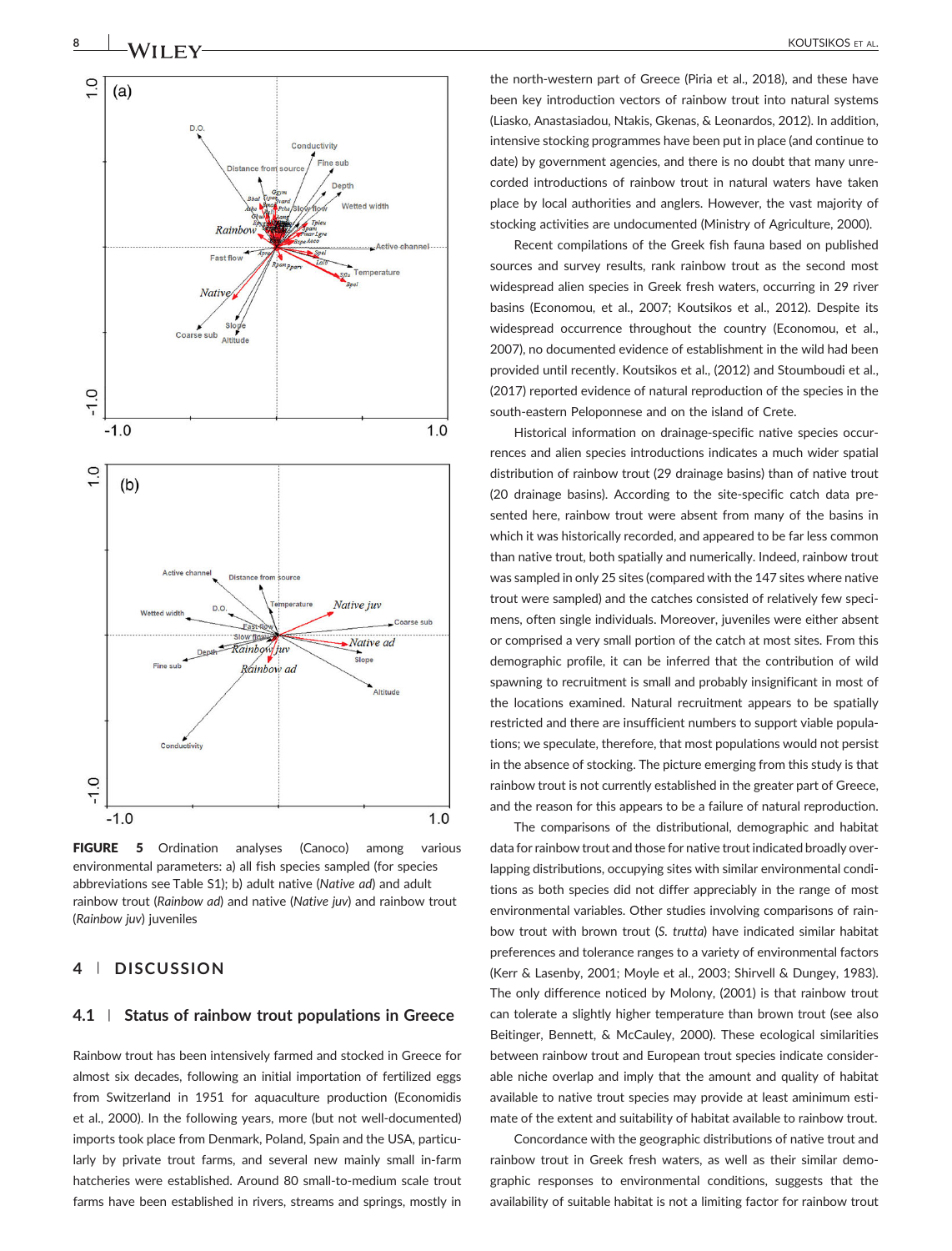3000  $\Box$  <10 cm  $\Box$  10 < X < 20 cm  $\Box$  > 20 cm  $101$ 2500 2000 Density (ind\*ha<sup>-1</sup>) 1500 1000 500  $\overline{a}$ **Om**<br>M<sup>G</sup><br>18/2006)  $\boldsymbol{\mathsf{N}}$  $^{\circ}$  om  $\boldsymbol{\mathcal{N}}$ N 0m A ARAP 1/2006) ARAP UP 1013) ORGO DW Sampling sites (dates)

FIGURE 6 Ranked densities of the total recorded where there is co‐occurrence of both rainbow trout (*Om*) and native trout species (*N*). Numbers above bars denote the total species abundances for each site

survival and reproduction. Although the ordination analyses depict some differences in environmental matching of the two species, this is to be expected owing to the much lower number of rainbow trout samples and the fact that all are stocked, often released at heterogeneous river sites at lower elevations.On the assumption that conditions that are favourable for the reproduction of native trout species are also appropriate for the reproduction of rainbow trout, these data provide another piece of evidence that a lack of suitable breeding habitat is not the reason why rainbow trout fail to become established in Greece. The rainbow trout population in the remote spring‐fed stream of Vlisidia (Dafnon river basin) on Mount Parnon in the south‐eastern Peloponnese, stands out as a notable exception to this pattern of the demographic dynamics. This population has a robust structure consisting of multiple year‐classes and appears to be successfully reproducing in the absence of stocking. Moreover, there are no trout farms in the area and the nearest farm is located in a different river basin. Apparently, the small‐sized individuals recorded during the surveys were the product of recent natural spawning activity. In addition, the overall proportion of juveniles was well above the average country‐wide percentage for the species. These demographic characteristics provide evidence of successful reproduction and sufficient natural recruitment. We therefore assert that this population is established and persists without any apparent human intervention.

## **4.2** | **Factors influencing establishment success**

Recently evaluated literature shows that the low establishment success of rainbow trout is a general phenomenon across Europe. Rainbow trout appears to be firmly established and widespread in the alpine streams of Austria (Füreder & Pöckl, 2007), Liechtenstein (Peter, Staub, Ruhlé, & Kindle, 1998), Slovenia (Povž, 2017) and Switzerland (Wittenberg, 2005). Instances of localized establishment (single or only a few isolated populations) have been reported from a number of other countries: Greece (Koutsikos et al., 2012; Stoumboudi et al., 2017), Italy (Candiotto et al., 2011), Norway (Hesthagen & Sandlund, 2007), Slovakia (Koščo, Košuthová, Košuth, & Pekárik, 2010), UK (ICES, 2013), France (Pascal, Lorvelec, Vigne, Keith, & Clergeau, 2003), and possibly in Cyprus (Zogaris et al.,

2012) and the Czech Republic (Musil, Jurajda, Adámek, Horký, & Slavík, 2010).

The reasons preventing the establishment of rainbow trout in Europe have been debated for many years and are still not fully understood (Fausch, 2007; Fausch, Taniguchi, Nakano, Grossman, & Townsend, 2001; Hindar, Fleming, Jonsson, Breistein, & Sægrov, 1996; Korsu & Huusko, 2010). In the search for explanations, various hypotheses have been developed. Most link establishment success with three sets of causative agents: ecological constraints, propagule pressure, and the genetic effects of hatchery propagation.

## **4.2.1** <sup>|</sup> **Ecological constraints**

The following factors, or combinations of them, have been considered widely as key ecological constraints on the establishment of rainbow trout: unsuitable thermal regimes, low levels of oxygen saturation, adverse water flows, lack of appropriate reproductive substrate, barriers preventing access to spawning grounds, angling pressure, and competition from native salmonids (reviewed by Fausch, 2007; Fausch et al., 2001; Fausch, Rieman, Dunham, Young, & Peterson, 2009; Kerr & Lasenby, 2000; Korsu & Huusko, 2010).

In other parts of the world, ecological hypotheses have been successful in explaining patterns and rates of rainbow trout establishment (Fausch et al., 2001; Lapointe & Light, 2012). In Europe, ecologically‐ based hypotheses have fared poorly in explaining why establishment has succeeded or failed. Each explanation can account for particular cases of establishment success or failure, but none has sufficient generality and predictive power. Hindar et al., (1996) remarked that rainbow trout is a highly flexible and adaptable species having overlapping habitat requirements with brown trout and salmon. He asserted that there is plenty of good habitat for this species in Norway and implied that there is no obvious environmental constraint on establishment. Other researchers have similarly asserted that lack of suitable environmental or habitat conditions is not the main limiting factor for rainbow trout reproduction and establishment in Europe (Fausch, 2007; Korsu & Huusko, 2010; Landergren, 1999; Welton, Ibbotson, Ladle, & Brookes, 1997). In the present study, rainbow trout was typically encountered in a broad range of altitudes (from lowlands close to sea level up to 825 m in mountain tributaries) with water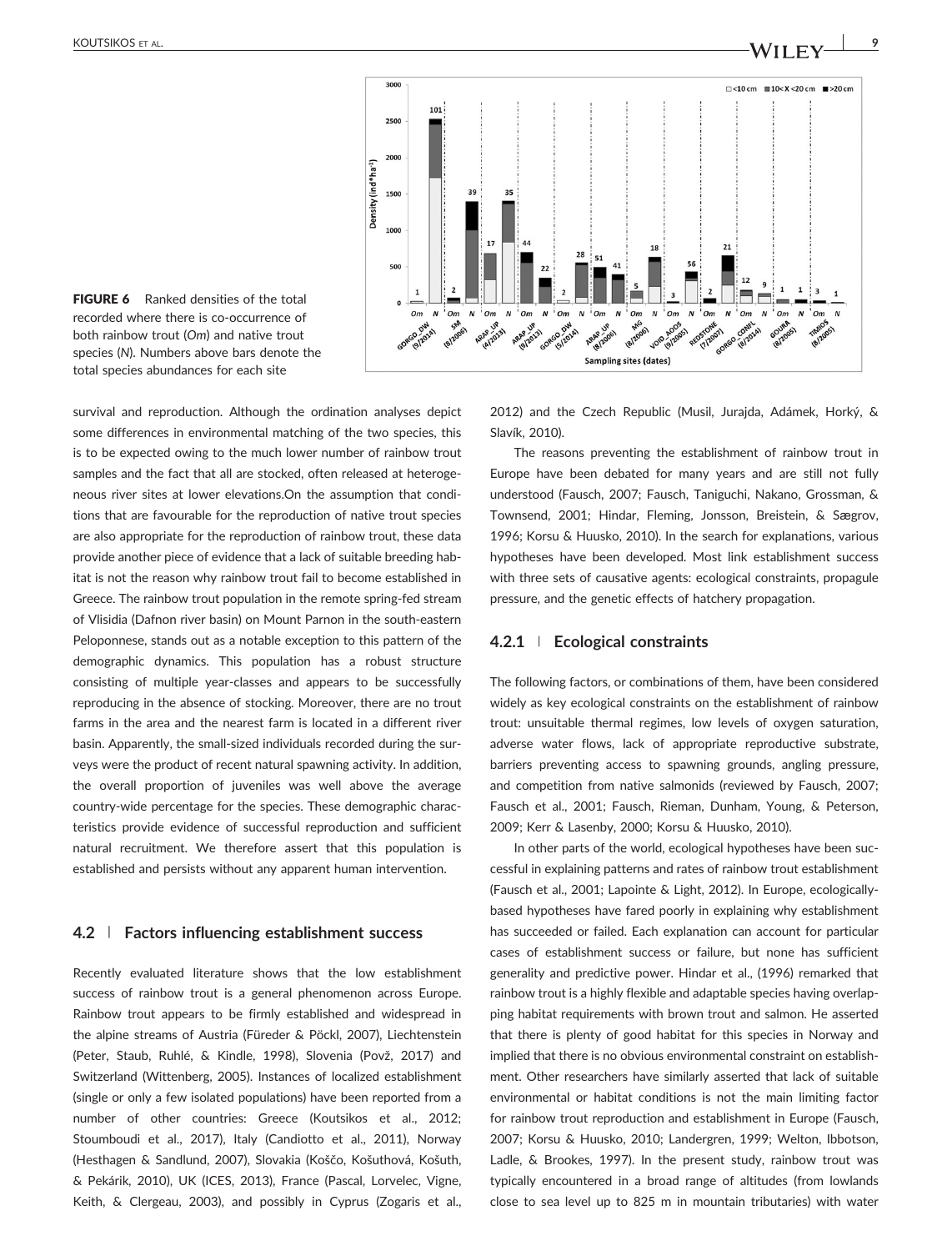**10** NA/ILENCE AL. **NAMILENCE AL. AND SET AL.** 

temperature above 10°C, fast-moving water, hard bottom substrate and high levels of dissolved oxygen. The values measured for these variables were within the limits reported as favourable for this species in other works (Fausch, 2007; Montgomery, Beamer, Pess, & Quinn, 1999; Moyle et al., 2003; Raleigh, 1984; Shelton et al., 2015). Although not all variables were found at optimal values in all sites, at least those variables considered as being critical for successful ovulation and spawning – namely temperature, flow regime, oxygen saturation levels and availability of gravel substrate (Montgomery et al., 1999) – were within appropriate ranges at most sites and broadly match those in the native habitats of rainbow trout.

A highly speculative hypothesis links reproductive failure of rainbow trout in Europe with high susceptibility to whirling disease caused by the myxozoan parasite *Myxobolus cerebralis*. Hindar et al., (1996) have put forward the hypothesis that the high susceptibility of rainbow trout to whirling disease can potentially account for the difficulty of this species to become established in Europe. Some authors have partly accepted this hypothesis (Fausch, 2007; Jönsson et al., 2010; Jonsson, Jonsson, Hansen, & Aass, 1993; Landergren, 1999) while others are sceptical (Walker, 2003). To our knowledge, whirling disease has not yet been reported from Greek fresh waters, probably owing to a lack of research targeting this issue. However, the fact that the disease has not been yet reported from the rainbow trout farming sector (Savvidis G., pers. comm.) leads to the suggestion that it may also be at least uncommon in the wild. Nevertheless, the presence and prevalence of this and other diseases need verification in Greece and its possible impact on recruitment must be evaluated against other probable causes.

## **4.2.2** <sup>|</sup> **Propagule pressure**

The propagule pressure for rainbow trout is undoubtedly among the highest for alien vertebrate taxa (Fausch, 2007). A positive relationship between propagule pressure and the success of rainbow trout establishment has been reported from some environments (Consuegra, Philllips, Gajardo, & Garcia de Leaniz, 2011; Monzón‐Argüello et al., 2014). In Europe high and constantly increasing stocking rates over the past 100 years (MacCrimmon, 1971) have resulted in a very small number of established populations (Stanković et al., 2015), and there is evidence suggesting that this number is declining through time (e.g. in Britain and Ireland (Frost, 1974; Welton et al., 1997), and in Norway (Hindar et al., 1996; Sandlund & Hesthagen, 2011). This evidence runs contrary to the expectations from the propagule pressure invasion hypothesis, which posits that the probability of establishment increases with introduction events and the number of individuals introduced (Lockwood, Cassey, & Blackburn, 2005). We do not mean to imply that propagule pressure per se impedes establishment; rather, we explore below the probable influence of propagule‐driven genetic influences, which may be responsible for both poor establishment success and for the loss of previously established populations.

## **4.2.3** <sup>|</sup> **Genetic effects of hatchery propagation**

Although there is substantial evidence that genetic change is occurring during hatchery propagation in salmonid species, the nature of this change and the impact of hatchery effects, both on wild trout conspecific populations and on establishment success, have long been debated (Naish et al., 2008; Scott & Gill, 2008). Three major and not mutually exclusive mechanisms for adverse hatchery effects have been postulated:

- Domestication selection and artificial selection imposed by breeders with the intention of enhancing desired traits, but which are possibly maladaptive in the wild (e.g. Araki, Berejikian, Ford, & Blouin, 2008).
- Inbreeding depression, which leads to a decrease in heterozygosity with a concomitant reduction of fitness through either or both of two mechanisms: increased expression (unmasking) of deleterious recessive alleles that otherwise would remain at low frequency, and the reduced frequency of beneficial allelic combinations (Keller & Waller, 2002; Naish, Seamons, Dauer, Hauser, & Quinn, 2013).
- Outbreeding depression by the mingling of previously allopatric lineages which can result in harmful hybridizations with detrimental effects on offspring fitness and particularly an ability to spawn in natural conditions, mainly through the loss of adaptive capacity to local conditions (Allendorf, Hohenlohe, & Luikart, 2010; McClelland & Naish, 2007; Tymchuk, Biagi, Withler, & Devlin, 2006).

Inbreeding depression and outbreeding depression are widely accepted as explanations for the reduction of fitness in introduced fish, but their relative importance and contribution to the dynamics of the invasion process are not clearly understood (Blanchet, 2012; Roman & Darling, 2007; Salmenkova, 2008). By far, the risk of inbreeding depression has received most research attention (Edmands, 2007). However, successfully established populations of rainbow trout in the southern hemisphere (e.g. New Zealand: Scott, Hewitson, & Fraser, 1978; Argentina: Riva Rossi, Lessa, & Pascual, 2004) and in some European locations (Italy, Lemme Creek in the River Orba: Candiotto et al., 2011; Slovenia, Idrijca stream in River Soca: Vincenzi et al., 2010) originated from small founding populations and persist to date, despite their probably reduced genetic diversity. The established rainbow trout population of the Vlisidia stream (in the present study) also originated from a single introduction event and has persisted with no further stocking. On such evidence it is reasonable to speculate that reduced genetic variability caused by founder effects and low introduction effort, and the resulting inbreeding depression, is not the reason of most establishment failures of rainbow trout in Europe (see Valiente, Juanes, Nuñez, & Garcia‐Vazquez, 2007 for a further discussion on this topic). It is therefore tempting to suggest that outbreeding depression is a possible cause of the poor establishment success of rainbow trout in Europe. Outbreeding depression also has the capacity to explain the decline of established populations in several European countries, which occurred because of (rather than despite of) increasing propagule pressure. This speculation leads to the hypothesis that rainbow trout stocking may impede, rather than facilitate establishment, and fits in with the findings of Miller, Close, and Kapuscinski, (2004), who showed that the viability of naturalized rainbow trout populations in streams in Minnesota can be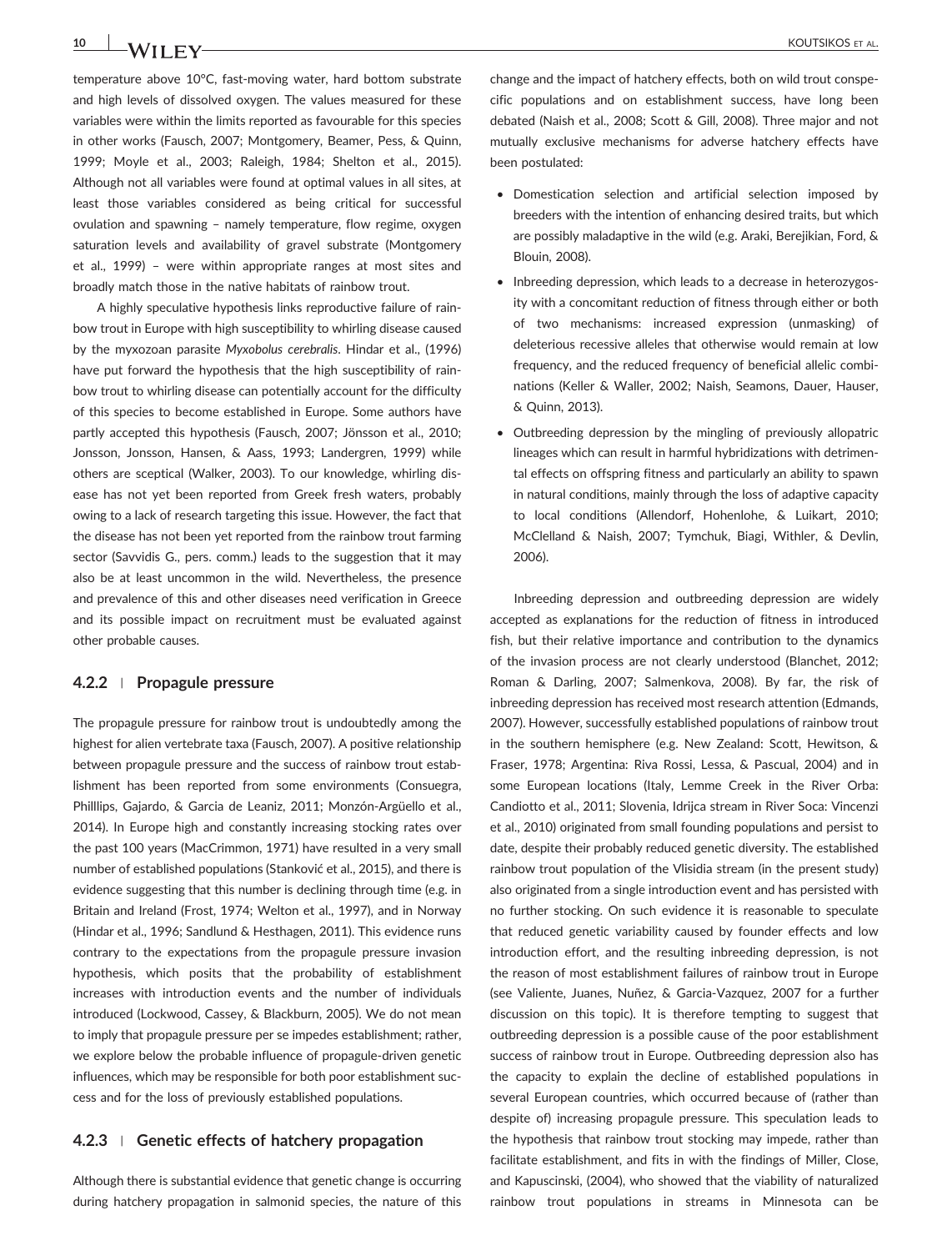compromised by continued stocking of hatchery propagated fish from unrelated sources. We conclude that genetic factors affecting the reproductive process, possibly through a combination of outbreeding depression resulting from the admixture of unrelated intraspecific lineages and maladaptive behaviour resulting from domestication selection acting in captivity, remain probable causes of poor establishment in the Greek populations of rainbow trout.

## **4.3** | **Conservation implications**

Rainbow trout stocking in Greece is often undocumented and, more crucially, occurs without any scientific supervision or any justification that stocking is needed to enhance salmonid populations for particular targets. Increased stocking of rainbow trout may have adverse impacts through agonistic behaviour on native salmonids owing to predation, competition for space and food, and (rarely) by redd superimposition (Scott & Irvine, 2000; Seiler & Keeley, 2009; Van Zwol, Neff, & Wilson, 2012). These impacts could be severe at a local scale such as in certain enclosed aquatic habitat types (e.g. cold‐water springs) which may be inhabited by locally endemic aquatic species. Based on the current knowledge gained by this study, however, the potential for widespread establishment or future spread of rainbow trout in Greece seems to be highly unlikely. Even changing conditions, such as climate change impacts, should affect all cold‐water salmonid species negatively (Papadaki et al., 2016). Although some aquacultural strains or populations of rainbow trout could survive in slightly warmer conditions than those described for the *S. trutta* complex, there is no evidence that rainbow trout would benefit over native trout by climate‐change warming in Greece.

Similarly, Greek native salmonids are often translocated and stocked in areas outside their historical native range, in order to increase recreational fishery potential. We assert that the impact of native salmonid translocations on genetic diversity may create irreversible deleterious impacts on native trout because of the likelihood of introgressive hybridization between populations or closely related *Salmo* species (Berrebi, Jesenšek, & Crivelli, 2017; Jug, Berrebi, & Snoj, 2005). Evidence for this hybridization among translocated trout species and native forms has already been documented in Greece (Apostolidis, Madeira, Hansen, & Machordom, 2008) and it has been seen in many other Mediterranean catchments (Vincenzi et al., 2010). The widespread threat of this kind of indiscriminate stocking leads to intraspecific and intrageneric negative impacts on native *Salmo* species has also been widely voiced (Buoro, Olden, & Cucherousset, 2016) but not widely referred to as a conservation problem in Greece. Thus, conservation efforts in Greek trout streams should concentrate on controlling translocations of native or related 'brown trout' clones and monitoring stocking practices and outbreaks of disease from fish farms.

This study has provided evidence that the establishment of rainbow trout is geographically limited in Greek streams and rivers mainly due to spawning failure in the wild, possibly attributed to genetic factors, which is also supported from observational evidence in other European countries. Rainbow trout stands out as an example where the risk assessment tools may promote an artificially increased risk status as they cannot appreciate the idiosyncrasies of the problem (i.e. genetic issues and limitations of establishment). Hence, rainbow trout should not at present be considered as a primary conservation threat in Greece, while emphasizing that stocking actions must be properly managed. The perceived problem with rainbow trout as an invasive species may actually mask other serious conservation issues that plague cold‐water lotic habitats – a prominent one being other fish‐farming pressures and hatchery‐based stocking translocations on native trout streams. It is widely acknowledged that the management rationale and implications of stocking activities have not received the attention they require (Cowx, 1999), and in the case of Greece this issue may produce multiple adverse effects on trout streams.

#### **ACKNOWLEDGEMENTS**

We are grateful to E.R. Fetherman for contributions to the disease issues and U. Dussling and WRC Beaumont for field assistance and expert advice on trout issues. The following assisted in many of the field collections: D. Kommatas, V. Tachos, E. Oikonomou, N. Kalaitzakis, K. Blasel, D. Zogaris and R. Sanda. We also thank T. Vavalidis for ordination analyses, I. "Paschos for data on trout farming in Greece". Finally, we would like to thank the two anonymous reviewers for their valuable suggestions and comments. This research forms a part of the PhD dissertation by N. Koutsikos at the Department of Environment, University of the Aegean, Greece.

#### **ORCID**

*Nicholas Koutsikos* <https://orcid.org/0000-0003-0680-4504> *Leonidas Vardakas* <https://orcid.org/0000-0001-7255-9397> *Stamatis Zogaris* <https://orcid.org/0000-0002-8951-5646> *Costas Perdikaris* <https://orcid.org/0000-0002-5417-6242> *Olga‐Ioanna Kalantzi* <https://orcid.org/0000-0002-0466-212X>

#### **REFERENCES**

- Allendorf, F. W., Hohenlohe, P. A., & Luikart, G. (2010). Genomics and the future of conservation genetics. *Nature Reviews Genetics*, *11*, 697–709. <https://doi.org/10.1038/nrg2844>
- Almeida, D., & Grossman, G. D. (2012). Utility of direct observational methods for assessing competitive interactions between non-native and native freshwater fishes. *Fisheries Management and Ecology*, *19*, 157–166. [https://doi.org/10.1111/j.1365](https://doi.org/10.1111/j.1365-2400.2012.00847.x)‐2400.2012.00847.x
- Almeida, D., Ribeiro, F., Leunda, P. M., Vilizzi, L., & Copp, G. H. (2013). Effectiveness of FISK, an invasiveness screening tool for non‐native freshwater fishes, to perform risk identification assessments in the Iberian Peninsula. *Risk Analysis*, *33*, 1404–1413. [https://doi.org/](https://doi.org/10.1111/risa.12050) [10.1111/risa.12050](https://doi.org/10.1111/risa.12050)
- Apostolidis, A. P., Madeira, M. J., Hansen, M. M., & Machordom, A. (2008). Genetic structure and demographic history of brown trout (*Salmo trutta*) populations from the southern Balkans. *Freshwater Biology*, *53*, 1555–1566. [https://doi.org/10.1111/j.1365](https://doi.org/10.1111/j.1365-2427.2008.01988.x)‐2427.2008.01988.x
- Araki, H., Berejikian, B. A., Ford, M. J., & Blouin, M. S. (2008). Fitness of hatchery‐reared salmonids in the wild. *Evolutionary Applications*, *1*, 342–355. [https://doi.org/10.1111/j.1752](https://doi.org/10.1111/j.1752-4571.2008.00026.x)‐4571.2008.00026.x
- Arismendi, I., Penaluna, B. E., Dunham, J. B., de Leaniz, C. G., Soto, D., Fleming, I. A., … León‐Muñoz, J. (2014). Differential invasion success of salmonids in southern Chile: Patterns and hypotheses. *Reviews in Fish Biology and Fisheries*, *24*, 919–941. [https://doi.org/10.1007/](https://doi.org/10.1007/s11160-014-9351-0) [s11160](https://doi.org/10.1007/s11160-014-9351-0)‐014‐9351‐0
- Barbieri, R., Zogaris, S., Kalogianni, E., Stoumboudi, M. T., Chatzinikolaou, Y., Giakoumi, S., … Economou, A. N. (2015). Freshwater Fishes and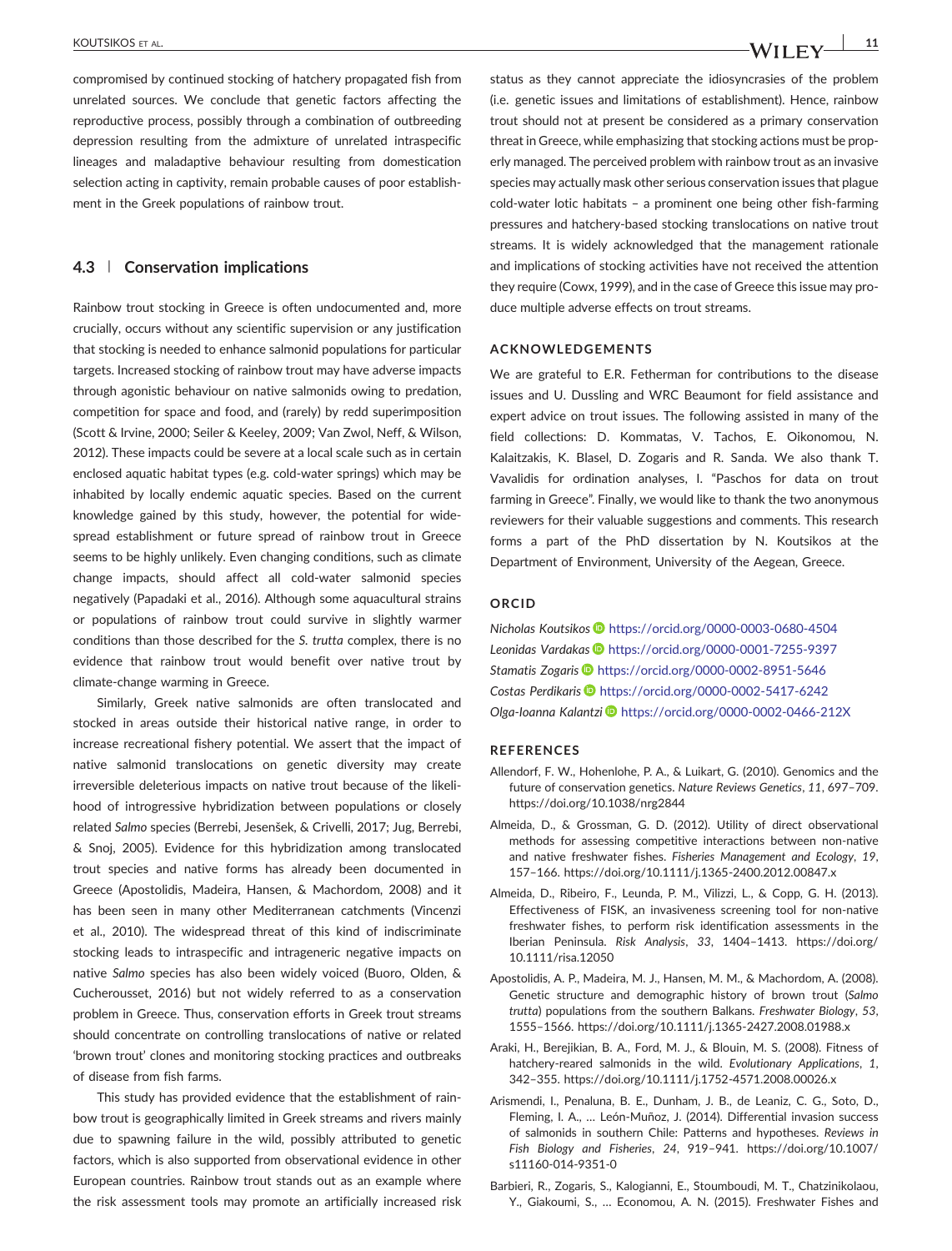# **12** KOUTSIKOS ET AL.

Lampreys of Greece: An annotated checklist. Monographs on Marine Sciences No. 8. Hellenic Centre for Marine Research: Athens, Greece.

- Bassi, L., Baumann, U., Eugster, H. R., Hunziker, H. R., Keller T., Riederer R., … Zwicker E. (2001). Gesundheitszustand der Fische im Rheintal ‐ Untersuchungen 1997 bis 2000. Synthesebericht. St. Gallen. [https://](https://doi.org/10.1159/000055812) [doi.org/10.1159/000055812](https://doi.org/10.1159/000055812)
- Beitinger, T. L., Bennett, W. A., & McCauley, R. W. (2000). Temperature tolerances of North American freshwater fishes exposed to dynamic changes in temperature. *Environmental Biology of Fishes*, *58*, 237–275. <https://doi.org/10.1023/A:1007676325825>
- Berrebi, P., Jesenšek, D., & Crivelli, A. J. (2017). Natural and domestic introgressions in the marble trout population of Soča River (Slovenia). *Hydrobiologia*, *785*, 277–291. [https://doi.org/10.1007/s10750](https://doi.org/10.1007/s10750-016-2932-2)‐016‐ [2932](https://doi.org/10.1007/s10750-016-2932-2)‐2
- Blackburn, T. M., Pyšek, P., Bacher, S., Carlton, J. T., Duncan, R. P., Jarošík, V., … Richardson, D. M. (2011). A proposed unified framework for biological invasions. *Trends in Ecology & Evolution*, *26*, 333–339. [https://](https://doi.org/10.1016/j.tree.2011.03.023) [doi.org/10.1016/j.tree.2011.03.023](https://doi.org/10.1016/j.tree.2011.03.023)
- Blanchet, S. (2012). The use of molecular tools in invasion biology: An emphasis on freshwater ecosystems. *Fisheries Management and Ecology*, *19*, 120–132. [https://doi.org/10.1111/j.1365](https://doi.org/10.1111/j.1365-2400.2011.00832.x)‐2400.2011.00832.x
- Blanchet, S., Loot, G., Grenouillet, G., & Brosse, S. (2007). Competitive interactions between native and exotic salmonids: A combined field and laboratory demonstration. *Ecology of Freshwater Fish*, *16*, 133–143. [https://doi.org/10.1111/j.1600](https://doi.org/10.1111/j.1600-0633.2006.00205.x)‐0633.2006.00205.x
- Buoro, M., Olden, J. D., & Cucherousset, J. (2016). Global Salmonidae introductions reveal stronger ecological effects of changing intraspecific compared to interspecific diversity. *Ecology Letters*, *19*, 1363–1371.<https://doi.org/10.1111/ele.12673>
- Burkhardt‐Holm, P., Peter, A., & Segner, H. (2002). Decline of fish catch in Switzerland – Project Fishnet: A balance between analysis and synthesis. *Aquatic Sciences*, *64*, 36–54. [https://doi.org/10.1007/s00027](https://doi.org/10.1007/s00027-002-8053-1)‐002‐ [8053](https://doi.org/10.1007/s00027-002-8053-1)‐1
- Candiotto, A., Bo, T., & Fenoglio, S. (2011). Biological and ecological data on an established rainbow trout (*Oncorhynchus mykiss*) population in an Italian stream. *Fundamental and Applied Limnology/Archiv für Hydrobiologie*, *179*, 67–76. [https://doi.org/10.1127/1863](https://doi.org/10.1127/1863-9135/2011/0179-0067)‐9135/ [2011/0179](https://doi.org/10.1127/1863-9135/2011/0179-0067)‐0067
- Casal, C. M. V. (2006). Global documentation of fish introductions: The growing crisis and recommendations for action. *Biological Invasions*, *8*, 3–11. [https://doi.org/10.1007/s10530](https://doi.org/10.1007/s10530-005-0231-3)‐005‐0231‐3
- CBD. (2002). Review of options for the implementation of article 8(h) on alien species that threaten ecosystems, habitats or species. Addendum, use of terms. Sixth Meeting of the International Convention of Biological Diversity. Secretariat of the Convention on Biological Diversity, United Nations Environment Programme.
- Colautti, R. I., & Richardson, D. M. (2009). Subjectivity and flexibility in invasion terminology: Too much of a good thing? *Biological Invasions*, *11*, 1225–1229. [https://doi.org/10.1007/s10530](https://doi.org/10.1007/s10530-008-9333-z)‐008‐9333‐z
- Consuegra, S., Phillips, N., Gajardo, G., & Garcia de Leaniz, C. (2011). Winning the invasion roulette: Escapes from fish farms increase admixture and facilitate establishment of non‐native rainbow trout. *Evolutionary Applications*, *4*, 660–671. [https://doi.org/10.1111/j.1752](https://doi.org/10.1111/j.1752-4571.2011.00189.x)‐ [4571.2011.00189.x](https://doi.org/10.1111/j.1752-4571.2011.00189.x)
- Copp, G. H., Garthwaite, R., & Gozlan, R. E. (2005). Risk identification and assessment of non‐native freshwater fishes: A summary of concepts and perspectives on protocols for the UK. *Journal of Applied Ichthyology*, *21*, 371. [https://doi.org/10.1111/j.1439](https://doi.org/10.1111/j.1439-0426.2005.00692.x)‐0426.2005.00 [692.x](https://doi.org/10.1111/j.1439-0426.2005.00692.x)
- Cowx, I. G. (1999). An appraisal of stocking strategies in the light of developing country constraints. *Fisheries Management and Ecology*, *6*, 21–34. [https://doi.org/10.1046/j.1365](https://doi.org/10.1046/j.1365-2400.1999.00139.x)‐2400.1999.00139.x
- Cowx, I. G., Nunn, A. D., Harvey, J. P., & Noble, R. A. A. (2012). Guidelines for stocking of fish within designated natural heritage sites. Scottish Natural Heritage Commissioned Report No. 513.
- Crawford, S., & Muir, M. (2008). Global introductions of salmon and trout in the genus *Oncorhynchus*: 1870–2007. *Reviews in Fish Biology and Fisheries*, *18*, 313–344. [https://doi.org/10.1007/s11160](https://doi.org/10.1007/s11160-007-9079-1)‐007‐9079‐1
- DAISIE European Invasive Alien Species Gateway. (2018). *Oncorhynchus mykiss*. Retrieved from [http://www.europe-aliens.org/speciesFact](http://www.europe-aliens.org/speciesFactsheet.do?speciesId=50233)[sheet.do?speciesId=50233](http://www.europe-aliens.org/speciesFactsheet.do?speciesId=50233) [23 July 2018].
- Economidis, P. S., Dimitriou, E., Pagoni, R., Michaloudi, E., & Natsis, L. (2000). Introduced and translocated fish species in the inland waters of Greece. *Fisheries Management and Ecology*, *7*, 239–250. [https://](https://doi.org/10.1046/j.1365-2400.2000.00197.x) [doi.org/10.1046/j.1365](https://doi.org/10.1046/j.1365-2400.2000.00197.x)‐2400.2000.00197.x
- Economou, A. N., Giakoumi, S., Vardakas, L., Barbieri, R., Stoumboudi, M. T., & Zogaris, S. (2007). The freshwater ichthyofauna of Greece – an update based on a hydrographic basin survey. *Mediterranean Marine Science*, *8*, 91–166.<https://doi.org/10.12681/mms.164>
- Economou, A. N., Zogaris, S., Chatzinikolaou, Y., Tachos, V., Giakoumi, S., Kommatas, D., … Dussling, U. (2007). Development of an ichthyological multimetric index for ecological status assessment of Greek mountain streams and rivers. Technical Report. Hellenic Center for Marine Research – Institute of Inland Waters/Hellenic Ministry for Development. (In Greek).
- Edmands, S. (2007). Between a rock and a hard place: Evaluating the relative risks of inbreeding and outbreeding for conservation and management. *Molecular Ecology*, *16*, 463–475. [https://doi.org/](https://doi.org/10.1111/j.1365-294X.2006.03148.x) 10.1111/j.1365‐[294X.2006.03148.x](https://doi.org/10.1111/j.1365-294X.2006.03148.x)
- Essl, F., Nehring, S., Klingenstein, F., Milasowszky, N., Nowack, C., & Rabitsch, W. (2011). Review of risk assessment systems of IAS in Europe and introducing the German‐Austrian black list information system (GABLIS). *Journal for Nature Conservation*, *19*, 339–350. <https://doi.org/10.1016/j.jnc.2011.08.005>
- EU. (2014). *Invasive Alien Species: A European response*. Luxembourg: Publications Office of the European Union. [https://doi.org/10.1007/978](https://doi.org/10.1007/978-3-319-02475-2_2)‐3‐ 319‐[02475](https://doi.org/10.1007/978-3-319-02475-2_2)‐2\_2
- FAME. (2005). Fish‐based Assessment Method for the Ecological Status of European Rivers –A Contribution to the Water Framework Directive. Final Report; Manual for the application of the European Fish Index – EFI. Retrieved from [http://fame.boku.ac.at.](http://fame.boku.ac.at)
- Fausch, K. D. (2007). Introduction, establishment and effects of non‐native salmonids: Considering the risk of rainbow trout invasion in the United Kingdom. *Journal of Fish Biology*, *71*, 1–32. [https://doi.org/10.1111/](https://doi.org/10.1111/j.1095-8649.2007.01682.x) j.1095‐[8649.2007.01682.x](https://doi.org/10.1111/j.1095-8649.2007.01682.x)
- Fausch, K. D., Rieman, B. E., Dunham, J. B., Young, M. K., & Peterson, D. P. (2009). Invasion versus isolation: Trade‐offs in managing native salmonids with barriers to upstream movement. *Conservation Biology*, *23*, 859–870. [https://doi.org/10.1111/j.1523](https://doi.org/10.1111/j.1523-1739.2008.01159.x)‐1739.2008.01159.x
- Fausch, K. D., Taniguchi, Y., Nakano, S., Grossman, G. D., & Townsend, C. R. (2001). Flood disturbance regimes influence rainbow trout invasion success among five holarctic regions. *Ecological Applications*, *11*, 1438–1455. [https://doi.org/10.1890/1051](https://doi.org/10.1890/1051-0761(2001)011%5b1438:FDRIRT%5d2.0.CO;2)‐0761(2001)011[1438: [FDRIRT\]2.0.CO;2](https://doi.org/10.1890/1051-0761(2001)011%5b1438:FDRIRT%5d2.0.CO;2)
- Ferincz, Á., Staszny, Á., Weiperth, A., Takács, P., Urbányi, B., Vilizzi, L., & Paulovits, G. (2016). Risk assessment of non‐native fishes in the catchment of the largest Central‐European shallow lake (Lake Balaton, Hungary). *Hydrobiologia*, *780*, 85–97. [https://doi.org/10.1007/](https://doi.org/10.1007/s10750-016-2657-2) [s10750](https://doi.org/10.1007/s10750-016-2657-2)‐016‐2657‐2
- Froese, R., & Pauly D. (2017). FishBase. World Wide Web electronic publication. Retrieved from [www.fishbase.org](http://www.fishbase.org), version [10 November 2013].
- Frost, W. E. (1974). A survey of the rainbow trout (*Salmo gairdneri*) in Britain and Ireland. Salmon and Trout Association, London. [https://](https://doi.org/10.1136/vr.95.22.517-a) [doi.org/10.1136/vr.95.22.517](https://doi.org/10.1136/vr.95.22.517-a)‐a
- Füreder, L., & Pöckl, M. (2007). Ecological traits of aquatic NIS invading Austrian fresh waters. In F. Gherardi (Ed.), *Biological invaders in inland waters: Profiles, distribution, and threats* (pp. 233–257). Dordrecht: Springer.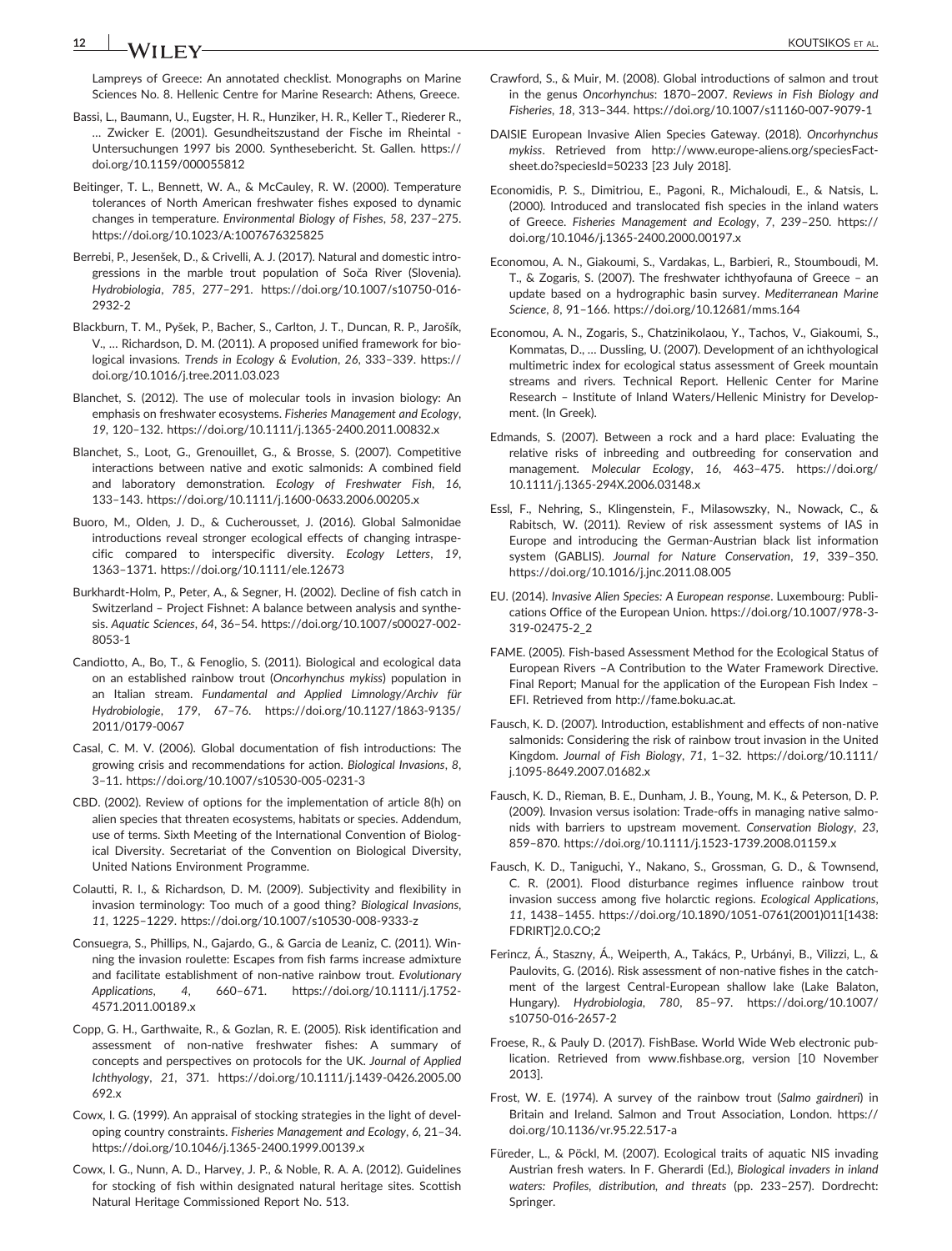- Gederaas, L., Moen, T. L., Skjelseth, S., & Larsen, L. K. (2012). Alien species in Norway – with the Norwegian Black List 2012. The Norwegian Biodiversity Information Centre, Norway.
- Gherardi, F., Gollasch, S., Minchin, D., Olenin, S., & Panov, V. E. (2009). Alien invertebrates and fish in European inland waters. In *Handbook of alien species in Europe* (pp. 81–92). Netherlands: Springer.
- Glamuzina, B., Tutman, P., Nikolić, V., Vidović, Z., Pavličević, J., Vilizzi, L., … Simonović, P. (2017). Comparison of taxon‐specific and taxon‐generic risk screening tools for identifying potentially invasive non-native fishes in the River Neretva catchment (Bosnia & Herzegovina and Croatia). *River Research and Applications*, *33*, 670–679. [https://](https://doi.org/10.1002/rra.3124) [doi.org/10.1002/rra.3124](https://doi.org/10.1002/rra.3124)
- Global Invasive Species Database. (2018). Species profile: *Oncorhynchus mykiss*. Downloaded from [http://www.iucngisd.org/gisd/species.php?](http://www.iucngisd.org/gisd/species.php?sc=103) [sc=103](http://www.iucngisd.org/gisd/species.php?sc=103) [24 July 2018].
- Heger, T., Pahl, A. T., Botta‐Dukat, Z., Gherardi, F., Hoppe, C., Hoste, I., … Jeschle, J. M. (2013). Conceptual frameworks and methods for advancing invasion ecology. *Ambio*, *42*, 527–540. [https://doi.org/10.1007/](https://doi.org/10.1007/s13280-012-0379-x) [s13280](https://doi.org/10.1007/s13280-012-0379-x)‐012‐0379‐x
- Heink, U., Van Herzele, A., Bela, G., Kalóczkai, Á., & Jax, K. (2018). Different arguments, same conclusions: How is action against invasive alien species justified in the context of European policy? *Biodiversity and Conservation*, 1659–1677. [https://doi.org/10.1007/s10531](https://doi.org/10.1007/s10531-016-1170-2)‐016‐ [1170](https://doi.org/10.1007/s10531-016-1170-2)‐2
- Hesthagen, T., & Sandlund, O. T. (2007). Non‐native freshwater fishes in Norway: History, consequences and perspectives. *Journal of Fish Biology*, *71*, 173–183. [https://doi.org/10.1111/j.1095](https://doi.org/10.1111/j.1095-8649.2007.01676.x)‐8649. [2007.01676.x](https://doi.org/10.1111/j.1095-8649.2007.01676.x)
- Hindar, K., Fleming, I. A., Jonsson, N., Breistein, J., Sægrov, H., Karlsbakk, M., … Dønnum, B. O. (1996). Rainbow trout in Norway: Occurrence, reproduction and establishment. *NINA Oppdragsmelding*, *454*, 1–32.
- Hitt, N. P., Frissell, C. A., Muhlfeld, C. C., & Allendorf, F. W. (2003). Spread of hybridization between native westslope cutthroat trout, *Oncorhynchus clarki lewisi*, and nonnative rainbow trout, *Oncorhynchus mykiss*. *Canadian Journal of Fisheries and Aquatic Sciences*, *60*, 1440–1451. [https://doi.org/10.1139/f03](https://doi.org/10.1139/f03-125)‐125
- Hutchings, J. A. (2014). Unintentional selection, unanticipated insights: Introductions, stocking and the evolutionary ecology of fishes. *Journal of Fish Biology*, *85*, 1907–1926.<https://doi.org/10.1111/jfb.12545>
- ICES. (2013). Report of the Working Group on North Atlantic Salmon (WGNAS). ICES CM 2013/ACOM:09, Copenhagen, Denmark.
- IMBRIW‐HCMR. (2013). Inland Waters Fish Monitoring Operations Manual: Electrofishing Health and Safety/HCMR Rapid Fish Sampling Protocol. Institute of Marine Biological Resources and Inland Waters, HCMR, Athens, Greece.
- IUCN. (2000). Guidelines for the prevention of biodiversity loss caused by alien invasive species. International Union for the Conservation of Nature, Gland, Switzerland.
- Jackson, J. E., Raadik, T. A., Lintermans, M., & Hammer, M. (2004). Alien salmonids in Australia: Impediments to effective impact management, and future directions. *New Zealand Journal of Marine and Freshwater Research*, *38*, 447–455. [https://doi.org/10.1080/00288330.2004.](https://doi.org/10.1080/00288330.2004.9517252) [9517252](https://doi.org/10.1080/00288330.2004.9517252)
- Jönsson, E., Kaiya, H., & Björnsson, B. T. (2010). Ghrelin decreases food intake in juvenile rainbow trout (*Oncorhynchus mykiss*) through the central anorexigenic corticotropin‐releasing factor system. *General and Comparative Endocrinology*, *166*, 39–46. [https://doi.org/10.1016/j.](https://doi.org/10.1016/j.ygcen.2009.11.001) [ygcen.2009.11.001](https://doi.org/10.1016/j.ygcen.2009.11.001)
- Jonsson, N., Jonsson, B., Hansen, L. P., & Aass, P. (1993). Coastal movement and growth of domesticated rainbow trout (*Oncorhynchus mykiss* (Walbaum)) in Norway. *Ecology of Freshwater Fish*, *2*, 152–159. [https://doi.org/10.1111/j.1600](https://doi.org/10.1111/j.1600-0633.1993.tb00097.x)‐0633.1993.tb00097.x
- Jug, T., Berrebi, P., & Snoj, A. (2005). Distribution of non‐native trout in Slovenia and their introgression with native trout populations as observed through microsatellite DNA analysis. *Biological Conservation*, *123*, 381–388.<https://doi.org/10.1016/j.biocon.2004.11.022>
- Keller, L. F., & Waller, D. M. (2002). Inbreeding effects in wild populations. *Trends in Ecology & Evolution*, *17*, 230–241. [https://doi.org/10.1016/](https://doi.org/10.1016/S0169-5347(02)02489-8) S0169‐[5347\(02\)02489](https://doi.org/10.1016/S0169-5347(02)02489-8)‐8
- Kerr, S., & Lasenby, T. A. (2000). *Rainbow trout stocking in inland lakes and streams: An annotated bibliography and literature review*. Peterborough, Ontario: Fish and Wildlife Branch, Ontario Ministry of Natural Resources.
- Kerr, S., & Lasenby, T. A. (2001). *Lake trout stocking in inland lakes: An annotated bibliography and literature review*. Peterborough, Ontario: The Branch. Fish and Wildlife Branch, Ontario Ministry of Natural Resources.
- Korsu, K., & Huusko, A. (2010). Are environmental conditions in Finnish streams limiting to early life‐history survival in the nonnative rainbow trout? *Fisheries Science*, *76*, 901–907. [https://doi.org/10.1007/](https://doi.org/10.1007/s12562-010-0285-8) [s12562](https://doi.org/10.1007/s12562-010-0285-8)‐010‐0285‐8
- Korsu, K., Huusko, A., & Muotka, T. (2008). Ecology of alien species with special reference to stream salmonids. *Boreal Environment Research*, *13*, 43–52.
- Korsu, K., Huusko, A., & Muotka, T. (2010). Impacts of invasive stream salmonids on native fish: Using meta‐analysis to summarize four decades of research. *Boreal Environment Research*, *15*, 491–500.
- Koščo, J., Košuthová, L., Košuth, P., & Pekárik, L. (2010). Non‐native fish species in Slovak waters: Origins and present status. *Biologia*, *65*, 1057–1063. [https://doi.org/10.2478/s11756](https://doi.org/10.2478/s11756-010-0114-7)‐010‐0114‐7
- Kottelat, M., & Freyhof, J. (2007). *Handbook of European freshwater fishes*. Berlin: Kottelat, Cornol & Freyhof.
- Koutsikos, N., Zogaris, S., Vardakas, L., Tachos, V., Kalogianni, E., Sanda, R., … Economou, A. N. (2012). Recent contributions to the distribution of the freshwater ichthyofauna in Greece. *Mediterranean Marine Science*, *13*, 268–277.<https://doi.org/10.12681/mms.308>
- Landergren, P. (1999). Spawning of anadromous rainbow trout, *Oncorhynchus mykiss* (Walbaum): A threat to sea trout, *Salmo trutta* L., populations? *Fisheries Research*, *40*, 55–63. [https://doi.org/10.1016/](https://doi.org/10.1016/S0165-7836(98)00215-X) S0165‐[7836\(98\)00215](https://doi.org/10.1016/S0165-7836(98)00215-X)‐X
- Lapointe, N. W. R., & Light, T. (2012). Landscape-scale determinants of non‐native fish communities. *Diversity and Distributions*, *18*, 282–293. [https://doi.org/10.1111/j.1472](https://doi.org/10.1111/j.1472-4642.2011.00858.x)‐4642.2011.00858.x
- Larios‐López, J. E., de Figueroa, J. M. T., Galiana‐García, M., Gortázar, J., & Alonso, C. (2015). Extended spawning in brown trout (*Salmo trutta*) populations from the Southern Iberian Peninsula: The role of climate variability. *Journal of Limnology*, *74*, 394–402. [https://doi.org/](https://doi.org/10.4081/jlimnol.2015.1089) [10.4081/jlimnol.2015.1089](https://doi.org/10.4081/jlimnol.2015.1089)
- Leunda, P. M. (2010). Impacts of non‐native fishes on Iberian freshwater ichthyofauna: Current knowledge and gaps. *Aquatic Invasions*, *5*, 239–262.<https://doi.org/10.3391/ai.2010.5.3.03>
- Liasko, R., Anastasiadou, C., Ntakis, A., Gkenas, C., & Leonardos, I. D. (2012). Morphological differentiation among native trout populations in North‐Western Greece. *Journal of Biological Research (Thessaloniki)*, *17*, 33–43.
- Lockwood, J. L., Cassey, P., & Blackburn, T. (2005). The role of propagule pressure in explaining species invasions. *Trends in Ecology & Evolution*, *20*, 223–228.<https://doi.org/10.1016/j.tree.2005.02.004>
- Lockwood, J. L., Hoopes, M. F., & Marchetti, M. P. (2013). *Invasion ecology* (2nd ed.). Oxford: Blackwell Publishing. [https://doi.org/10.7182/](https://doi.org/10.7182/pit2013869) [pit2013869](https://doi.org/10.7182/pit2013869)
- Lowe, S., Browne, M., Boudjelas, S., & De Poorter, M. (2000). Hundred of the world's worst invasive alien species: A selection from the Global Invasive Species Database. Invasive Species Specialist Group of the IUCN‐World Conservation Union.
- MacCrimmon, H. R. (1971). World distribution of rainbow trout (*Salmo gairdneri*). *Journal of the Fisheries Research Board of Canada*, *28*, 663–704. [https://doi.org/10.1139/f71](https://doi.org/10.1139/f71-098)‐098
- Mastitsky, S. E., Karatayev, A. Y., Burlakova, L. E., & Adamovich, B. V. (2010). Non‐native fishes of Belarus: Diversity, distribution, and risk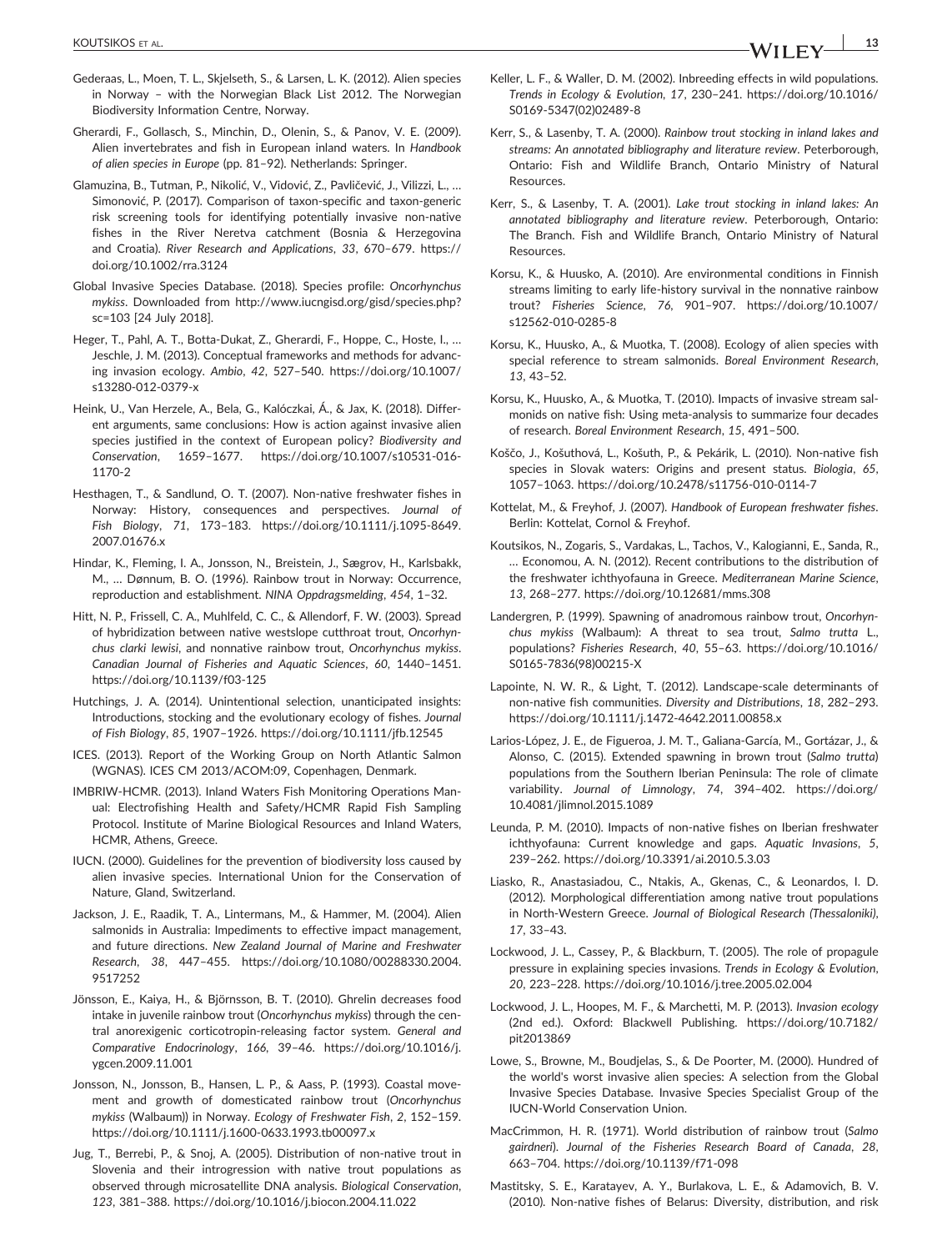## **14** INVESTIGATION COULD NOT THE SERVICE OF ALL COULD NOT THE SERVICE OF ALL COULD NOT SERVICE OF ALL COULD NOT THE SERVICE OF ALL COULD NOT THE SERVICE OF ALL COULD NOT THE SERVICE OF ALL COULD NOT THE SERVICE OF ALL COUL

classification using the Fish Invasiveness Screening Kit (FISK). *Aquatic Invasions*, *5*, 103–114.<https://doi.org/10.3391/ai.2010.5.1.12>

- McClelland, E. K., & Naish, K. A. (2007). What is the fitness outcome of crossing unrelated fish populations? A meta‐analysis and an evaluation of future research directions. *Conservation Genetics*, *8*, 397–416. [https://doi.org/10.1007/s10592](https://doi.org/10.1007/s10592-006-9178-x)‐006‐9178‐x
- Miller, L. M., Close, T., & Kapuscinski, A. R. (2004). Lower fitness of hatchery and hybrid rainbow trout compared to naturalized populations in Lake Superior tributaries. *Molecular Ecology*, *13*, 3379–3388. [https://](https://doi.org/10.1111/j.1365-294X.2004.02347.x) [doi.org/10.1111/j.1365](https://doi.org/10.1111/j.1365-294X.2004.02347.x)‐294X.2004.02347.x
- Ministry of Agriculture. (2000). Fisheries management of lakes (natural and artificial) and rational exploitation of the aquatic resources in the prefectures Aetoloakarnania, Florina, Pella, Kilkis, Serres, Ioannina, Eurytania, Kozani, Kastoria, Thessaliniki, Rodopi, Karditsa, Boetia, Arkadia, Ilia, Achaia, Grevena, Thesprotia, Imathia and Arta. Inland Water Fisheries Department, Ministry of Agriculture (Greece), PESCA project (in Greek).
- Molony, B. (2001). Environmental requirements and tolerances of rainbow trout (*Oncorhynchus mykiss*) and brown trout (*Salmo trutta*) with special reference to Western Australia: A review. Department of Fisheries, Government of Western Australia. [https://doi.org/10.1258/](https://doi.org/10.1258/0022215011908379) [0022215011908379](https://doi.org/10.1258/0022215011908379)
- Montgomery, D. R., Beamer, E. M., Pess, G. R., & Quinn, T. P. (1999). Channel type and salmonid spawning distribution and abundance. *Canadian Journal of Fisheries and Aquatic Sciences*, *56*, 377–387. [https://doi.org/10.1139/f98](https://doi.org/10.1139/f98-181)‐181
- Monzón‐Argüello, C., Consuegra, S., Gajardo, G., Marco‐Rius, F., Fowler, D. M., DeFaveri, J., & Garcia de Leaniz, C. (2014). Contrasting patterns of genetic and phenotypic differentiation in two invasive salmonids in the southern hemisphere. *Evolutionary Applications*, *7*, 921–936. [https://](https://doi.org/10.1111/eva.12188) [doi.org/10.1111/eva.12188](https://doi.org/10.1111/eva.12188)
- Moyle, P. B., Crain, P. K., Whitener, K., & Mount, J. F. (2003). Alien fishes in natural streams: Fish distribution, assemblage structure, and conservation in the Cosumnes River, California, USA. *Environmental Biology of Fishes*, *68*, 143–162. [https://doi.org/10.1023/B:](https://doi.org/10.1023/B:EBFI.0000003846.54826.a6) [EBFI.0000003846.54826.a6](https://doi.org/10.1023/B:EBFI.0000003846.54826.a6)
- Musil, J., Jurajda, P., Adámek, Z., Horký, P., & Slavík, O. (2010). Non‐native fish introductions in the Czech Republic – species inventory, facts and future perspectives. *Journal of Applied Ichthyology*, *26*, 38–45. [https://](https://doi.org/10.1111/j.1439-0426.2010.01500.x) [doi.org/10.1111/j.1439](https://doi.org/10.1111/j.1439-0426.2010.01500.x)‐0426.2010.01500.x
- Musseau, C., Vincenzi, S., Jesenšek, D., Boulêtreau, S., Santoul, F., & Crivelli, A. J. (2016). Sympatry with the devil? Niche‐based approach explains the mechanisms allowing 1 coexistence of native and nonnative salmonids. *Cold Spring Harbor Laboratory Press Journals*. <https://doi.org/10.1101/068171>
- Musseau, C., Vincenzi, S., Jesenšek, D., Boulêtreau, S., Santoul, F., Delphine, N., & Crivelli, A. J. (2017). Dietary niche expansion and niche shift in native marble trout (*Salmo marmoratus*) living in sympatry with introduced rainbow trout (*Oncorhynchus mykiss*). *Ecology of Freshwater Fish*, *27*, 720–731.
- Naish, K. A., Seamons, T. R., Dauer, M. B., Hauser, L., & Quinn, T. P. (2013). Relationship between effective population size, inbreeding and adult fitness‐related traits in a steelhead (*Oncorhynchus mykiss*) population released in the wild. *Molecular Ecology*, *22*, 1295–1309. [https://doi.](https://doi.org/10.1111/mec.12185) [org/10.1111/mec.12185](https://doi.org/10.1111/mec.12185)
- Naish, K. A., Taylor, J. E., Levin, P. S., Quinn, T. P., Winton, J. R., Huppert, J., & Hilborn, R. (2008). An evaluation of the effects of conservation and fishery enhancement hatcheries on wild populations of salmon. *Advances in Marine Biology*, *53*, 61–194.
- Nellen, V., & Plate, E. (1997). Rainbow Trouts and Brown Trouts in European Rivers. Do they compete? lCES, C.M. 1997/P:05 Diadromous Fish Extinction Treads on local and global scales.
- Nentwig, W., Bacher, S., Kumschick, S., Pyšek, P., & Vilà, M. (2018). More than "100 worst" alien species in Europe. *Biological Invasions*, *20*, 1611–1621. [https://doi.org/10.1007/s10530](https://doi.org/10.1007/s10530-017-1651-6)‐017‐1651‐6
- Oscoz, J., Leunda, P. M., Campos, F., Escala, M. C., Garcıa‐Fresca, C., & Miranda, R. (2005). Spring diet composition of Rainbow trout, *Oncorhynchus mykiss* (Walbaum, 1792) in the Urederra River (Spain). *Annales de Limnologie ‐ International Journal of Limnology*, *41*, 27–34. <https://doi.org/10.1051/limn/2005003>
- Papadaki, C., Soulis, K., Muñoz‐Mas, R., Ntoanidis, L., Zogaris, S., Dercas, N., & Dimitriou, E. (2016). Potential impacts of climate change on flow regime and fish habitat in montane rivers of the southwestern Balkans. *Science of the Total Environment*, *540*, 418–428. [https://doi.org/](https://doi.org/10.1016/j.scitotenv.2015.06.134) [10.1016/j.scitotenv.2015.06.134](https://doi.org/10.1016/j.scitotenv.2015.06.134)
- Parker, I. M., Simberloff, D., Lonsdale, W. M., Goodell, K., Wonham, M., Kareiva, P. M., … Goldwasser, L. (1999). Impact: Toward a framework for understanding the ecological effects of invaders. *Biological Invasions*, *1*, 3–19.<https://doi.org/10.1023/A:1010034312781>
- Pascal, M., Lorvelec, O., Vigne, J. D., Keith, P., & Clergeau, P. (2003). Évolution holocène de la faune de Vertébrés de France: Invasions et disparitions. Institut National de la Recherche Agronomique, Centre National de la Recherche Scientifique, Muséum National d'Histoire Naturelle. Rapport au Ministère de l'Écologie et du Développement Durable (Direction de la Nature et des Paysages), Paris, France. [https://doi.org/10.1016/S0076](https://doi.org/10.1016/S0076-6879(03)69010-5)‐6879(03)69010‐5
- Pascual, M., Cussac, V., Dyer, B., Soto, D., Vigliano, P., Ortubay, S., & Macchi, P. (2007). Freshwater fishes of Patagonia in the  $21<sup>st</sup>$  Century after a hundred years of human settlement, species introductions, and environmental change. *Aquatic Ecosystem Health & Management*, *10*, 212–227.<https://doi.org/10.1080/14634980701351361>
- Perdikaris, C., Koutsikos, N., Vardakas, L., Kommatas, D., Simonović, P., Paschos, I., … Copp, G. H. (2016). Risk screening of non native, translocated and traded aquarium freshwater fish in Greece using FISK. *Fisheries Management and Ecology*, *23*, 32–43. [https://doi.org/](https://doi.org/10.1111/fme.12149) [10.1111/fme.12149](https://doi.org/10.1111/fme.12149)
- Pereyra, P. J. (2016). Revisiting the use of the invasive species concept: An empirical approach. *Austral Ecology*, *41*, 519–528. [https://doi.org/](https://doi.org/10.1111/aec.12340) [10.1111/aec.12340](https://doi.org/10.1111/aec.12340)
- Pergl, J., Sádlo, J., Petrusek, A., Laštůvka, Z., Musil, J., Perglová, I., … Pyšek, P. (2016). Black, grey and watch lists of alien species in the Czech Republic based on environmental impacts and management strategy. *NeoBiota*, *28*, 1–37.<https://doi.org/10.3897/neobiota.28.4824>
- Peter, A., Staub, E., Ruhlé, C., & Kindle, T. (1998). Interactions between brown and rainbow trout in the Alpine Rhine valley and its effects on their management. *Schweiz Fischereiwissenschaft*, *98*, 5–10.
- Piria, M., Povz, M., Vilizzi, L., Zanella, D., Simonović, P., & Copp, G. H. (2016). Risk screening of non-native freshwater fishes in Croatia and Slovenia using FISK (Fish Invasiveness Screening Kit). *Fisheries Management and Ecology*, *23*, 21–31. [https://doi.org/10.1111/](https://doi.org/10.1111/fme.12147) [fme.12147](https://doi.org/10.1111/fme.12147)
- Piria, M., Simonović, P., Kalogianni, E., Vardakas, L., Koutsikos, N., Zanella, D., … Joy, M. K. (2018). Alien freshwater fish species in the Balkans ‐ Vectors and pathways of introduction. *Fish and Fisheries*. [https://doi.](https://doi.org/10.1111/faf.12242) [org/10.1111/faf.12242](https://doi.org/10.1111/faf.12242)
- Povž, M. (2017). Non‐native freshwater fishes in Slovenia. *Acta Zoologica Bulgarica*, *9*, 105–110.
- Puntila, R., Vilizzi, L., Lehtiniemi, M., & Copp, G. H. (2013). First application of FISK, the Freshwater Fish Invasiveness Screening Kit, in Northern Europe: Example of Southern Finland. *Risk Analysis*, *33*, 1397–1403. <https://doi.org/10.1111/risa.12069>
- Raleigh, R. F. (1984). *Habitat suitability information: Rainbow trout*. USA: FWS/OBS. [https://doi.org/10.1016/0360](https://doi.org/10.1016/0360-3016(84)90344-4)‐3016(84)90344‐4
- Ricciardi, A., & Cohen, J. (2007). The invasiveness of an introduced species does not predict its impact. *Biological Invasions*, *9*, 309–315. [https://](https://doi.org/10.1007/s10530-006-9034-4) [doi.org/10.1007/s10530](https://doi.org/10.1007/s10530-006-9034-4)‐006‐9034‐4
- Ries, C., Krippel, Y., Pfeiffenschneider, M., & Schneider, S. (2014). Environmental impact assessment and black, watch and alert list classification after the ISEIA protocol of non‐native vascular plant species in Luxembourg. *Bulletin de la Société Des Naturalistes Luxembourgeois*, *114*, 15–21.